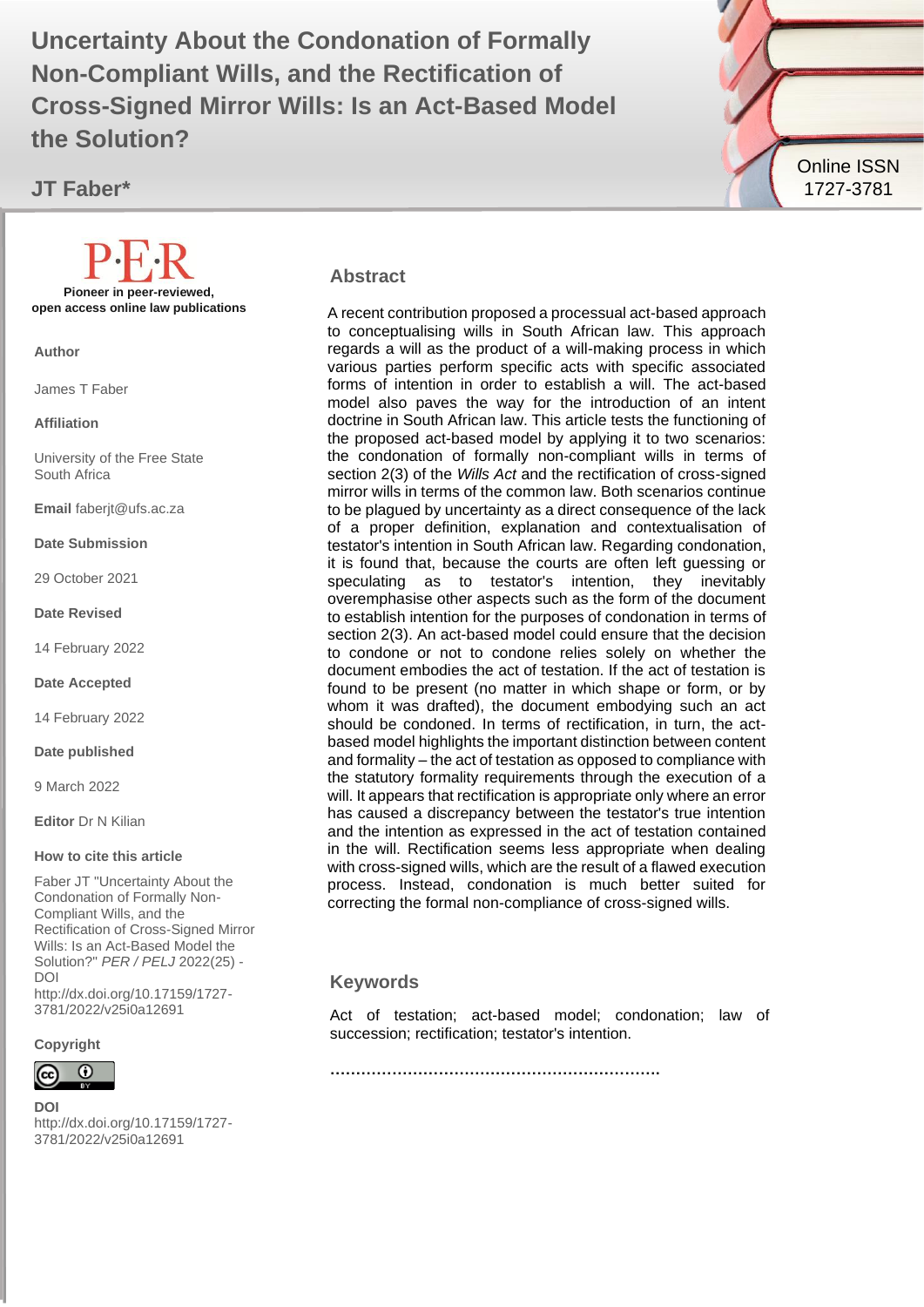A recent contribution proposed a processual act-based approach to conceptualising wills in South African law. In brief, this approach regards a will as the product of a will-making process which sees various parties perform specific acts with specific associated forms of intention to establish a will. The act-based model also paves the way for the introduction of an intent doctrine into South African law, in terms of which the testator's intention is viewed as a compound, multilateral concept that encompasses multiple forms (or facets) of intention. In terms of this intent doctrine, testator's intention is best understood by linking an appropriate form of intention to each act performed by the parties to the will-making process to create a will. The aforesaid act-based approach runs counter to the traditional view that a will is the result of once-off compliance with several set requirements (for instance, the presence of testamentary capacity, the existence of *animus testandi*, and compliance with a range of statutory formality requirements), or the so-called "requirements model". 1

The act-based model identifies the act of testation as the written manifestation of the testator's dispositive intention and *animus testandi*. The dispositive intention is expressed in a dispositive act which is primarily aimed at disposing of assets (in simple terms, it prescribes who inherits what). To qualify as an act of testation, the dispositive act must be complete: all the elements of a testamentary disposition must be present.<sup>2</sup> *Animus testandi* in turn represents the intention for the testamentary dispositions to be given legal effect upon the testator's death. Therefore, a will is the documentary expression of this act of testation, but could, at the same time, also embody other acts with associated intentions (such as the act of revocation) and govern other matters (such as the nomination of an executor and the appointment of a guardian). Finally, the document must also be validly executed, which requires compliance with all the statutory

James Thomas Faber. BProc LLB LLM PhD. Lecturer, Faculty of Law, University of the Free State, South Africa. Email: faberjt@ufs.ac.za. ORCID: https://orcid.org 0000-0001-7379-5965. I am grateful to Prof François Du Toit (University of the Western Cape) for his valuable contribution and guidance with this article".

<sup>1</sup> See Faber 2021a *TSAR* 504; Faber 2021b *TSAR* 740.

 $\mathfrak{D}$ In *Ex parte Estate Davies* 1957 3 SA 471 (N) 474A-C and *Oosthuizen v Die Weesheer* 1974 2 SA 434 (O) 436C-D, three essential elements were identified for a testamentary disposition to be established, namely a bequest of assets, the extent of the interest being bequeathed, and the identity of the beneficiaries.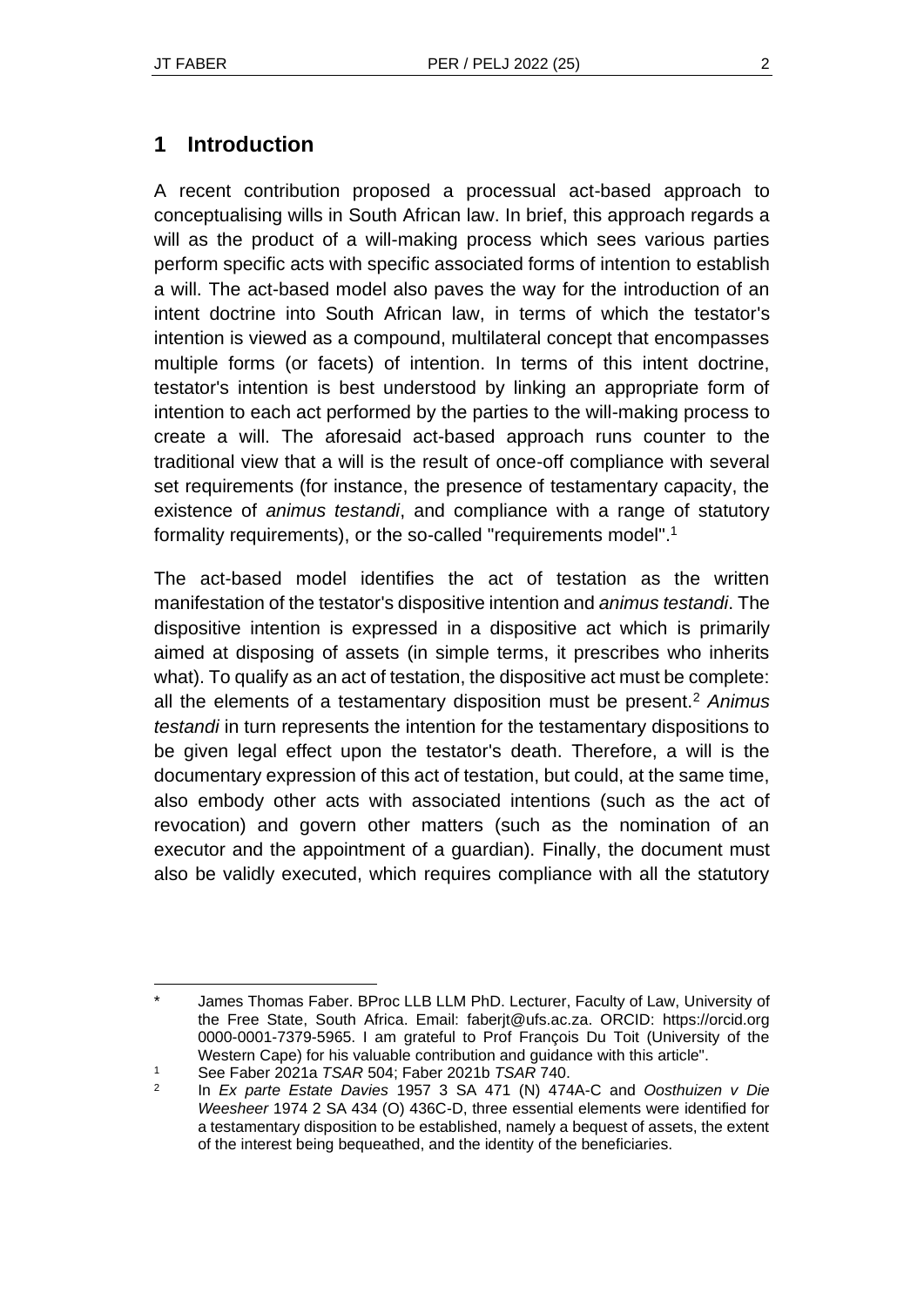formality prescripts in terms of the *Wills Act,* 3 for the document to have legal force as a will.<sup>4</sup>

The schematic representation below of a simple will illustrates how the actbased model, with its focus on the various phases of the will-making process, and the intent doctrine interlink to conceptualise a will in South African law:<sup>5</sup>



In this contribution the functioning (and viability) of the proposed processual approach and act-based model is tested and illustrated by applying it to two scenarios: the condonation of formally non-compliant wills in terms of section 2(3) of the *Wills Act* and the rectification of cross-signed mirror wills in terms of the common law. These particular two scenarios were selected because both continue to be plagued by uncertainty as a direct consequence of the lack of a proper definition, explanation and contextualisation of testator's intention in South African law. As a result,

<sup>3</sup> *Wills Act* 7 of 1953 (hereafter the *Wills Act* or the Act). The execution of a will entails a process that involves a number of parties (the testator and witnesses, for example), each of whom performs a specific execution act in order to comply with the formality requirements. To execute the document, each party needs to sign it, which act must occur with the necessary intention. This intention is known as *animus signandi*. See Faber 2021a *TSAR* 519-520; De Waal and Schoeman-Malan *Law of Succession* 60; Jamneck *et al Law of Succession* 65, 72.

<sup>4</sup> See Faber 2021a TSAR 504; Faber 2021b TSAR 740; Schoeman-Malan *et al* 2014 *Acta Juridica* 80.

<sup>5</sup> See Faber 2021a *TSAR* 504 and Faber 2021b *TSAR* 740 for a discussion on the intent doctrine.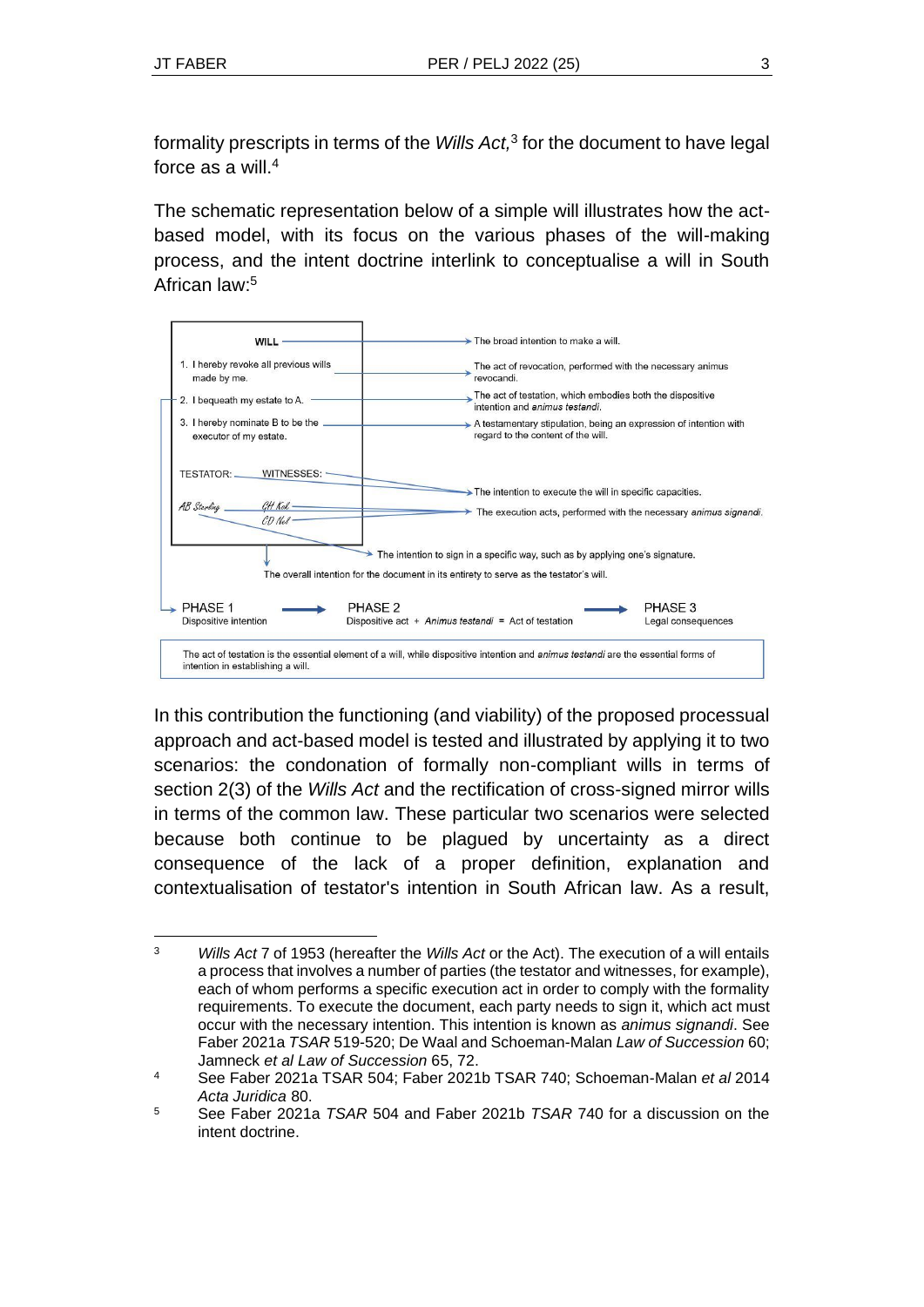testator's intention is not expressly linked to the act of testation, which in turn is not clearly distinguished from the other acts in the will-making process. Therefore, this contribution attempts to address and resolve the current uncertainty by applying the will-making process and act-based model to these two scenarios.

# **2 Scenario 1: The condonation of formally non-compliant documents**

### *2.1 Condonation and the intention requirement in terms of section 2(3)*

In accordance with section 2(3) of the *Wills Act*, a court may condone a document that fails to comply with (all) the formality requirements for a valid will by ordering the master to accept the formally non-compliant document for purposes of administering the deceased's estate. Condonation is possible only if the requirements in section 2(3) are satisfied, namely:

- that a written document is available:
- that the said document was drafted or executed by a person who has since died; and
- that the deceased intended for the document to be his/her will or an amendment thereof.

In many respects, the intention requirement is the key consideration in determining condonation in terms of section  $2(3)$ .<sup>6</sup> Therefore, one is again confronted with the testator's intention. Judging from the jurisprudence, there is no absolute certainty as to the exact scope of this intention and its connection with *animus testandi*. <sup>7</sup> Consequently, an additional form of intention has started cropping up in legal literature – the so-called "section 2(3) intention", which appears to be something completely different from the testator's intention referred to in the introduction to this contribution.<sup>8</sup>

<sup>6</sup> *Ex parte Williams: In re Williams's Estate* 2000 4 SA 168 (T) 179A.

<sup>7</sup> See for instance *Osman v Nana* (37220/2018) [2019] ZAGPJHC 161 (3 May 2019) para 23, where a single judge did in fact make a connection between *animus testandi* and the s 2(3) intention requirement. On appeal, however, the same connection was not clearly established by a full bench in *Osman v Nana* 2021 JOL 50242 (GJ).

<sup>8</sup> See Jamneck 2008 *THRHR* 603. This article will show that the creation of such artificial forms of intention is unnecessary and not ideal.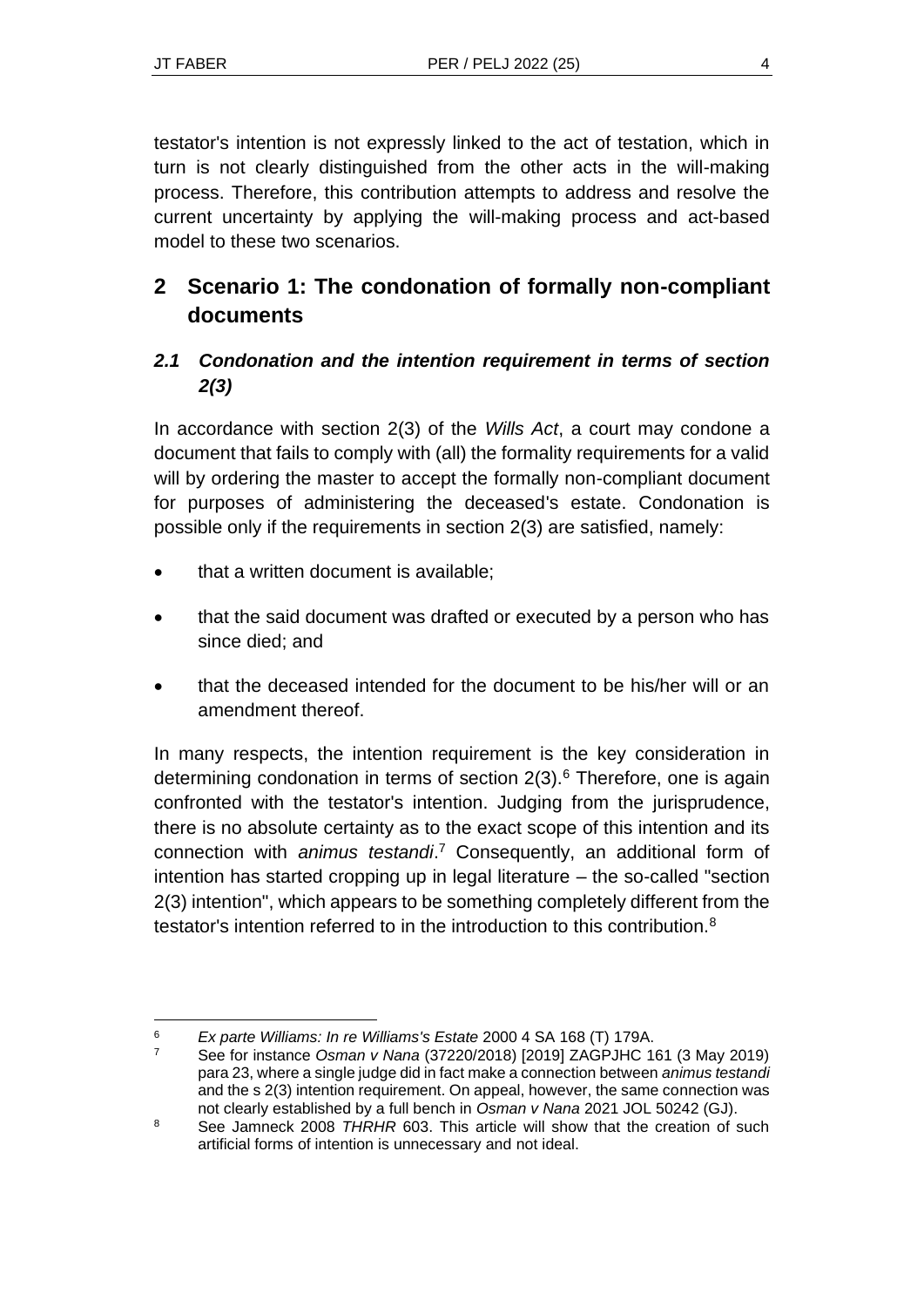The intention requirement in section 2(3) is traditionally viewed from two points of view:

- On the one hand, the focus is on the intention regarding the document itself. The deceased must have intended for the document to serve as his/her will.<sup>9</sup>
- On the other, the focus is not on the format of the document, but on its contents, being the articulation of the deceased's intention.<sup>10</sup> In *Van*  Wetten v Bosch,<sup>11</sup> for instance, Lewis JA said the following in respect of the deceased's intention that was contained in letter format:

In my view, however, the real question to be addressed at this stage is not what the document means, but whether the deceased intended it to be his will at all. That enquiry of necessity entails an examination of the document itself and also of the document in the context of the surrounding circumstances.

The first perspective potentially diminishes the application of the power of condonation as it seems to be based on the view that only formally noncompliant *wills* – in other words, documents that resemble a will in both appearance and format – can be condoned*.* In fact, in *Webster v The Master*<sup>12</sup> the court narrowed the application of section 2(3) even further when it found that the provision was restricted to irregularly executed wills, leaving no room for unexecuted wills. From the court's reasoning in this matter, it would further seem that the restriction of section 2(3) to formally irregular wills inevitably also means that informal documents – in other words, documents not cast into the testamentary mould – cannot be condoned either.<sup>13</sup> Therefore, in *Webster* the court appears to have ruled that the intention requirement of section 2(3) can be satisfied only in respect of a document that is a will *per se*, but simply has not been properly executed. More than two decades later the court also refused condonation in *Dryden v Harrison*, <sup>14</sup> seemingly because of the informal way in which an e-mail "will" had been created. The court drew a distinction between this informal document and the unexecuted will transmitted by e-mail in *Van der Merwe v The Master*, <sup>15</sup> which the Supreme Court of Appeal in *Van der Merwe* indeed condoned. The court in *Dryden* reached this conclusion even

<sup>9</sup> *Ex parte Maurice* 1995 2 SA 713 (CC) 716I-J, 717A-B; De Waal and Schoeman-Malan *Law of Succession* 80, 89.

<sup>10</sup> *Ex parte Williams: In re Williams's Estate* 2000 4 SA 168 (T) 179D-G.

<sup>11</sup> *Van Wetten v Bosch* 2004 1 SA 348 (SCA) para 16.

<sup>12</sup> *Webster v The Master* 1996 1 SA 34 (D).

<sup>13</sup> See *Webster v The Master* 1996 1 SA 34 (D) 42B-G. Also see Jamneck *et al Law of Succession* 79.

<sup>14</sup> *Dryden v Harrison* (WCC) (unreported) case number 11912/17 of 20 May 2019.

<sup>15</sup> *Van der Merwe v The Master* 2010 6 SA 544 (SCA).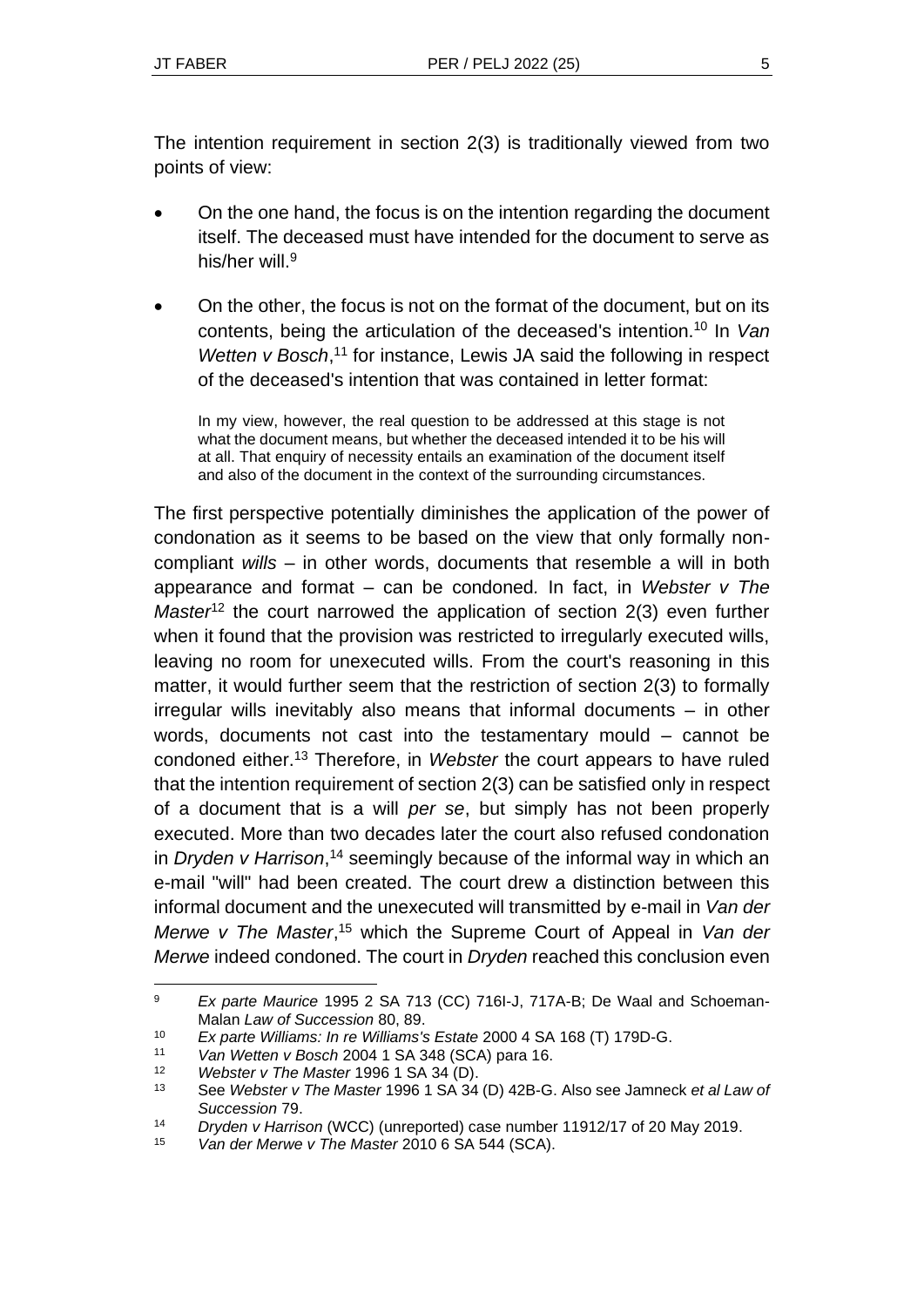though the subject line of the e-mail concerned contained the words "Final will", and that the initial sentence of the e-mail was: "Hi, this serves as my final will and testament." 16

The approach in the decided cases of *Webster* and *Dryden* is diametrically opposed to that in the second instance mentioned above, namely to give effect to the deceased's dispositive intention, even outside the context of a formally non-compliant will. In *Smith v Parsons*, <sup>17</sup> for example, the Supreme Court of Appeal condoned a suicide note that outlined certain amendments to the deceased's existing will. According to De Waal and Schoeman-Malan,<sup>18</sup> while the letter as such clearly had not been intended as a will, it nevertheless contained a disposition of assets (a bequest). Therefore, the *Smith* matter is perfectly aligned with *Van Wetten v Bosch*, <sup>19</sup> particularly in terms of the court's emphasis on the document's being a carrier of the deceased's intention (to amend), instead of being primarily a suicide note.

In the light of the *Van Wetten* judgment, it would appear that despite the phrasing of section 2(3) the power of condonation is not restricted to formally non-compliant wills (in the sense of documents that resemble wills in both appearance and purport, but have not been duly (or at all) executed in terms of the prescribed formality requirements, but also applies to informal documents that embody acts of testation – and, therefore, testator's intention – but which cannot necessarily be labelled "wills". 20

### *2.2 The act-based model as a potential solution to condonation uncertainty*

### *2.2.1 The distinction between formally non-compliant wills and informal documents*

It is suggested that the tension between *Webster* and *Dryden* on the one hand and *Smith* on the other regarding which document types lend themselves to condonation in South African law may be attributed to a lack of consistent focus on the act of testation – being the carrier of both testator's dispositive intention and *animus testandi*. Therefore, a solution would be rather to view the condonation requirements against the backdrop of the act-based model in the context of the will-making process. The focus

<sup>16</sup> *Dryden v Harrison* (WCC) (unreported) case number 11912/17 of 20 May 2019 paras 17-18.

<sup>17</sup> *Smith v Parsons* 2010 4 SA 378 (SCA).

<sup>18</sup> De Waal and Schoeman-Malan *Law of Succession* 81.

<sup>19</sup> *Van Wetten v Bosch* 2004 1 SA 348 (SCA) para 16.

<sup>20</sup> Also see De Waal 2016 *Annu Surv SA L* 968.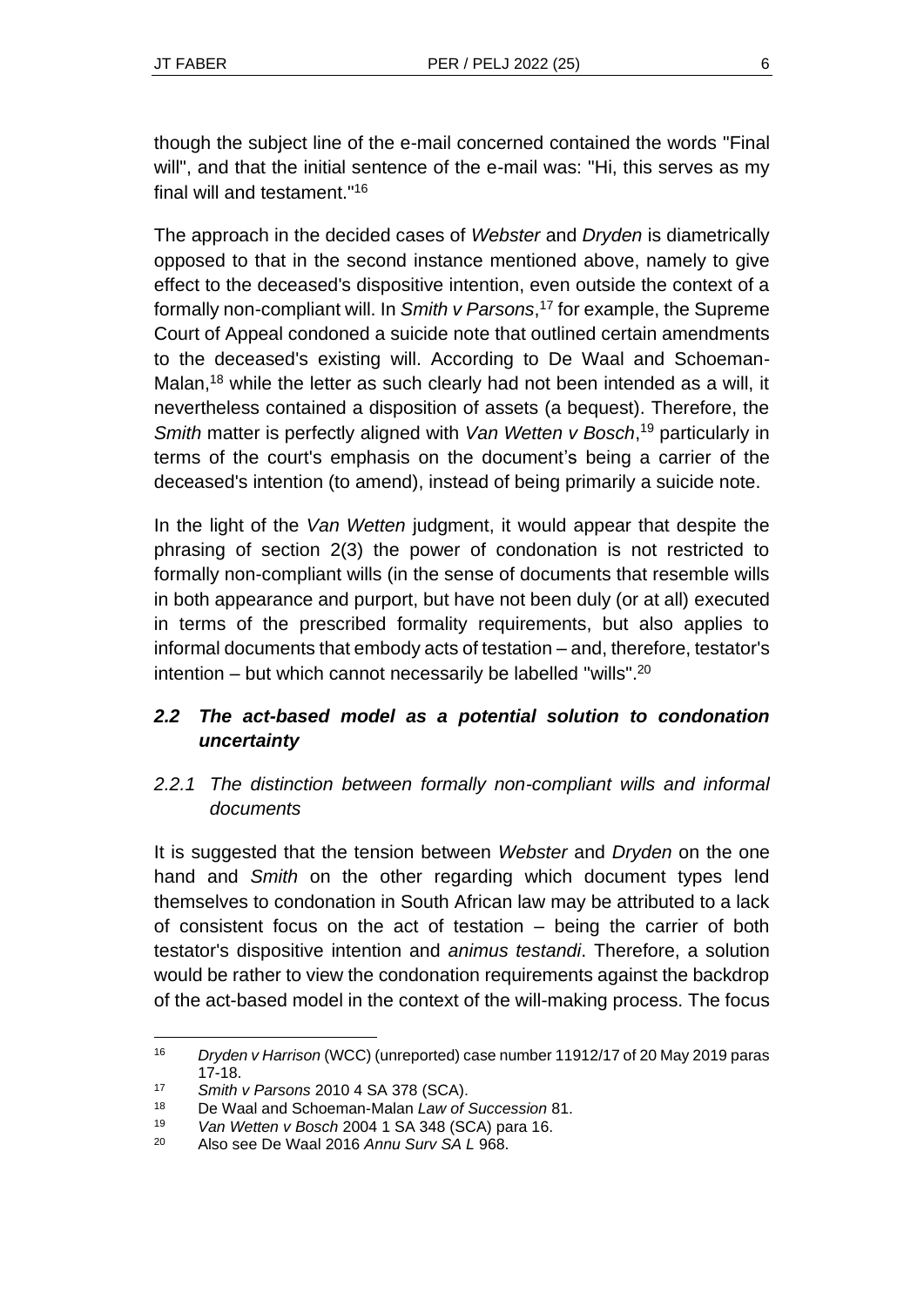should be on the act of testation, as discussed earlier. If this is found to be present – in whatever shape or form – the formally non-compliant document embodying the act of testation should be condoned (provided that the other requirements of section  $2(3)$  have been satisfied).<sup>21</sup>

Viewed from the perspective of the act-based model and intent doctrine suggested in the previous contribution and referred to in the introduction to this article it would seem that the intention requirement upon condonation implies two particular forms of intention, namely the dispositive intention and *animus testandi*. In terms of the former, it has been firmly established that the document serving before the court for condonation in terms of section 2(3) needs to deal with the disposition of assets. The act-based model clearly states that the dispositive intention – and, therefore, a dispositive act  $-$  must be clearly manifested in such a document.<sup>22</sup> In addition, the actbased model requires the dispositive act to be a true act of testation. In terms of the act-based model, a dispositive act qualifies as an act of testation only if it is accompanied by *animus testandi*. It follows, then, that the actual question to be answered by the court in considering an application for condonation in terms of section 2(3) is whether the deceased, in drafting or executing the particular document, formed the necessary *animus testandi* in respect of the disposition of assets upon his/her death.

Should the court find that the required *animus testandi* was indeed formed, the dispositive act contained in the document would qualify as an act of testation. If the rest of the section 2(3) requirements are satisfied, the court would then excuse the fact that the document embodying the act of testation fails to comply with (all) the formality prescripts of the *Wills Act*, irrespective of the format of the document, for the purposes of giving effect to the deceased's intention. The act of testation may therefore be contained in either a formally non-compliant or an informal document. The latter may not necessarily resemble a will in appearance or content and thus may technically not be a will but rather be considered a letter, a note or an entry in a diary. Where a formally non-compliant will is at stake, therefore, the court would excuse the formal non-compliance and give effect to the entire document as a will.<sup>23</sup> In respect of an informal document, on the other hand,

<sup>22</sup> Also see Wood-Bodley 2011 *SALJ* 612.

 $21$  However, it is argued below that the s  $2(3)$  "drafted or executed" requirement is problematic and probably needs to be reconsidered. See para 2.2.2 below.

<sup>&</sup>lt;sup>23</sup> Consequently, it appears unnecessary to bring a separate s 2A application for the condonation of the revocation act, should the document contain a revocation clause as well. Although this contribution does not attempt to address the uncertainty regarding the interaction between ss 2(3) and 2A of the Act, the act-based model – which clearly suggests a distinction between the act of testation and the act of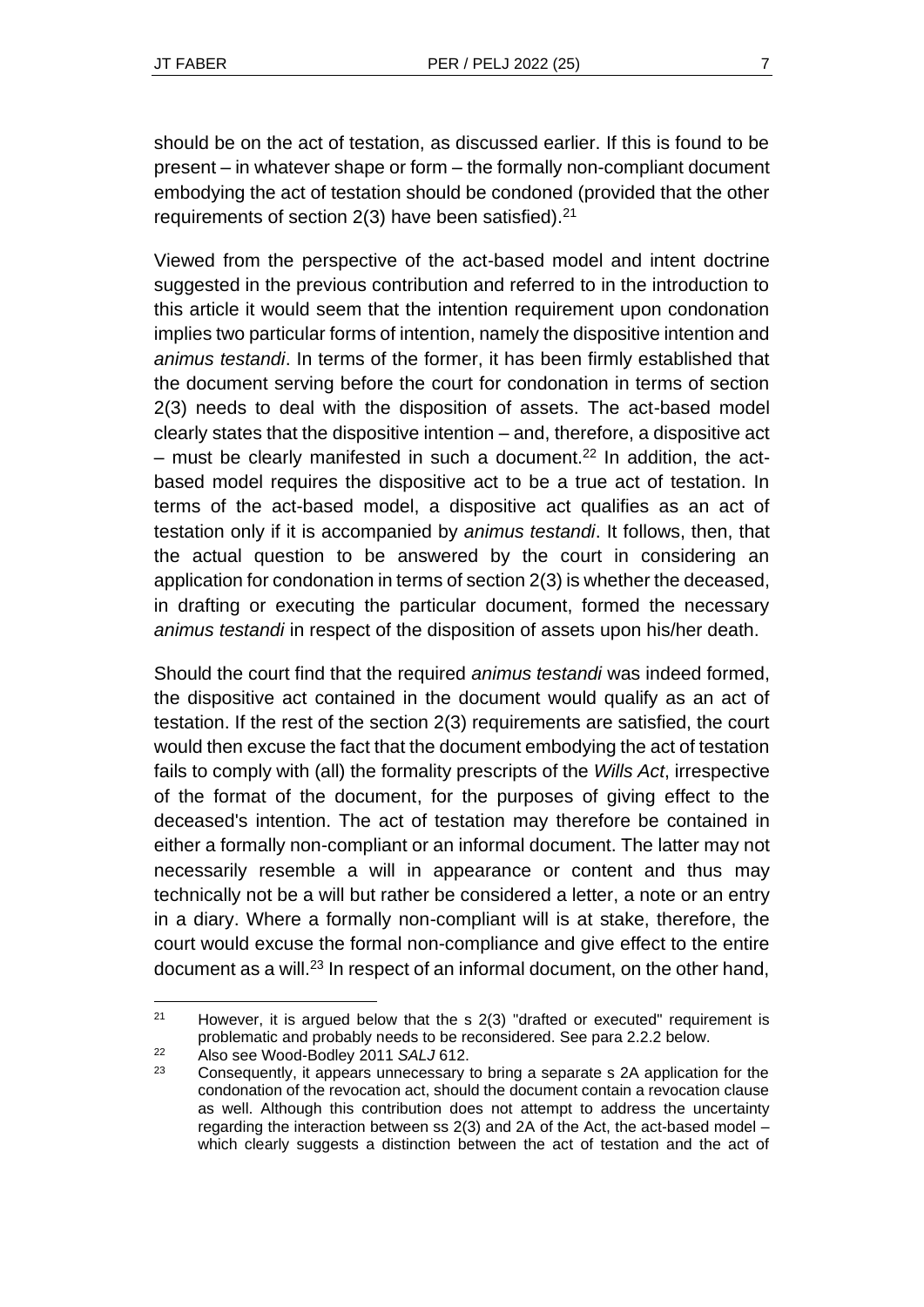the court would instead give effect to the act of testation embodied in the informal document.<sup>24</sup> Granted, it is often more challenging to determine the presence of *animus testandi* in the latter instance;<sup>25</sup> yet the forms of intention involved in the two document types are exactly the same and exist independently of the format of the document. Therefore, the act-based model offers a seamless explanation of why both formally non-compliant wills and informal documents are fully condonable.

### *2.2.2 Wills drafted by a third party*

It is further proposed that the act-based model also lays the groundwork for addressing the issue of certain documents drafted by a third party being non-condonable. The ruling in *Bekker v Naude*<sup>26</sup> seems to support the view that a testator can appropriate a document drafted by a third party (in the sense of the testator's making known his or her *animus testandi* in respect of the document) only by executing the document concerned (as contemplated in section 2(3)).<sup>27</sup> Therefore, judging by the *Bekker*  interpretation of the section 2(3) requirements, an unexecuted will drafted by a third party cannot be condoned. Thus, in terms of documents drafted by third parties it would seem that our courts prefer to focus on who performed the drafting act instead of considering whether the testator in fact adopted the drafted document as his or her own by claiming ownership of the dispositive act(s) contained therein and forming the necessary *animus testandi* in respect thereof.<sup>28</sup> Consequently testator's intention appears to play second fiddle to the drafting act *per se* in so far as the condonation of documents drafted by third parties is concerned.<sup>29</sup> The outcome in *Van der* 

revocation, being two separate, independent legal acts – should be able to clarify any potential ambiguities in this regard as well. See De Waal and Schoeman-Malan *Law of Succession* 95-100.

 $24$  Similar to condoning an informal revocation document embodying an act of revocation performed with the necessary *animus revocandi* in terms of s 2A of the Act.

<sup>25</sup> See for example the case of *Taylor v Taylor* 2012 3 SA 219 (ECP), where the testator compiled a so-called "wish list" before his death. This wish list was presented to the court for condonation. The court found that the testator intended the wish list to be merely a guideline in the distribution of his assets rather than an amendment of his existing will. This intention that the document in question should merely be a guideline necessarily excludes the distribution intention and *animus testandi* and thus disqualifies the document as one embodying the act of testation. See De Waal and Schoeman-Malan *Law of Succession* 78; Schoeman-Malan *et al* 2014 *Acta Juridica* 88-89.

<sup>26</sup> *Bekker v Naude* 2003 5 SA 173 (SCA).

<sup>27</sup> See Du Toit 2010 *De Jure* 156.

<sup>28</sup> See, for instance, *Giles v Henriques* 2008 4 SA 558 (CC) for an example. See below for a discussion of the case.

<sup>29</sup> See Faber and Rabie 2004 *TRW* 202.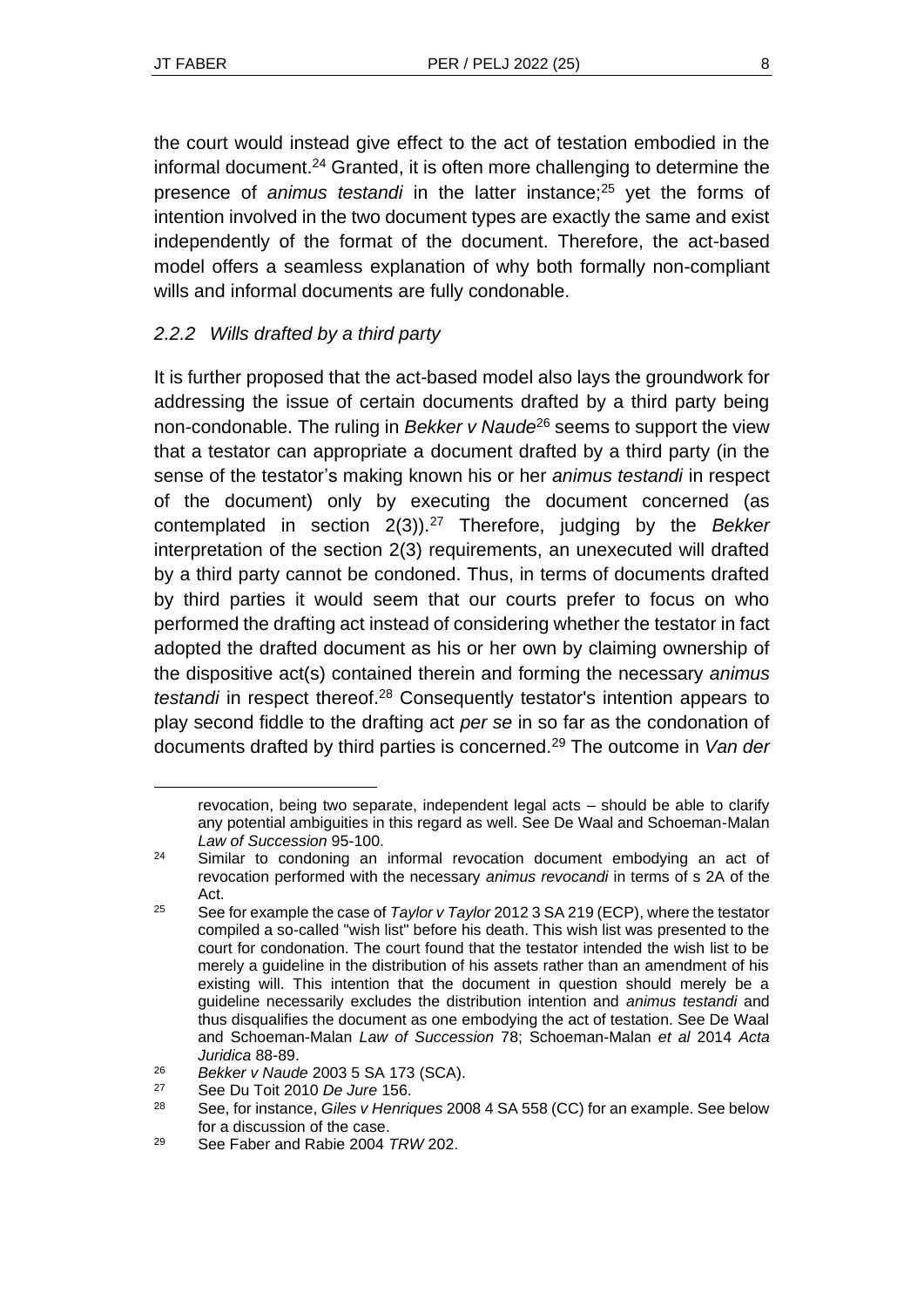*Merwe v The Master*, <sup>30</sup> for instance, would have been different if it had come to light that the will in that matter had been drafted by a third party on the testator's behalf, even though the deceased clearly took ownership of the document and, as required by section 2(3), intended for it to be his will (having e-mailed it to his friend as such).

In following *Bekker* in their approach to the (non)condonation of documents drafted by third parties, however, our courts lose sight of the fact that a testator can legally make a will without any physical involvement in the willmaking process. Consequently, all the relevant forms of intention can arise independently of the physical act of drafting the document or the testator's signing of the will. For example, a testator may issue a verbal instruction to a third party to draft his or her will along with clear instructions regarding his or her dispositive intention. Once the will has been drafted and the testator has taken ownership of the dispositive act and formed the necessary *animus testandi* in respect thereof, the testator may have the will signed by an *amanuensis* (on the testator's behalf) and two competent witnesses. The result would be a valid will, even though the testator was never physically involved in making it and never personally executed (signed) it. The actbased model and intent doctrine would suggest that such a document, should it be formally non-compliant in some respect (for instance, if one witness were to sign by making a mark instead of a signature), should indeed be condonable, since the relevant forms of intention are present, even though the deceased did not physically take part in the drafting and execution processes.

In the light of the foregoing analysis, one could regard the *Bekker* ruling as correct in terms of its interpretation and application of section 2(3) and its alignment with what the lawmakers probably had in mind with the power of condonation.<sup>31</sup> However, the unsatisfactory state of affairs that has arisen post-*Bekker* with regard to certain documents drafted by third parties, particularly viewed against the act-based model, is no longer tenable. In effect, *Bekker* causes testator's intention to fail, even though the deceased clearly had both dispositive intention and *animus testandi*, for the single reason that the unexecuted document had been drafted by a third party. This outcome clearly clashes with upholding testator's intention in South African law. It is proposed, therefore, that the Supreme Court of Appeal overturn *Bekker* at some point in the future and instead ratify an approach

<sup>30</sup> *Van der Merwe v The Master* 2010 6 SA 544 (SCA).

De Waal "Testamentary Formalities" 398.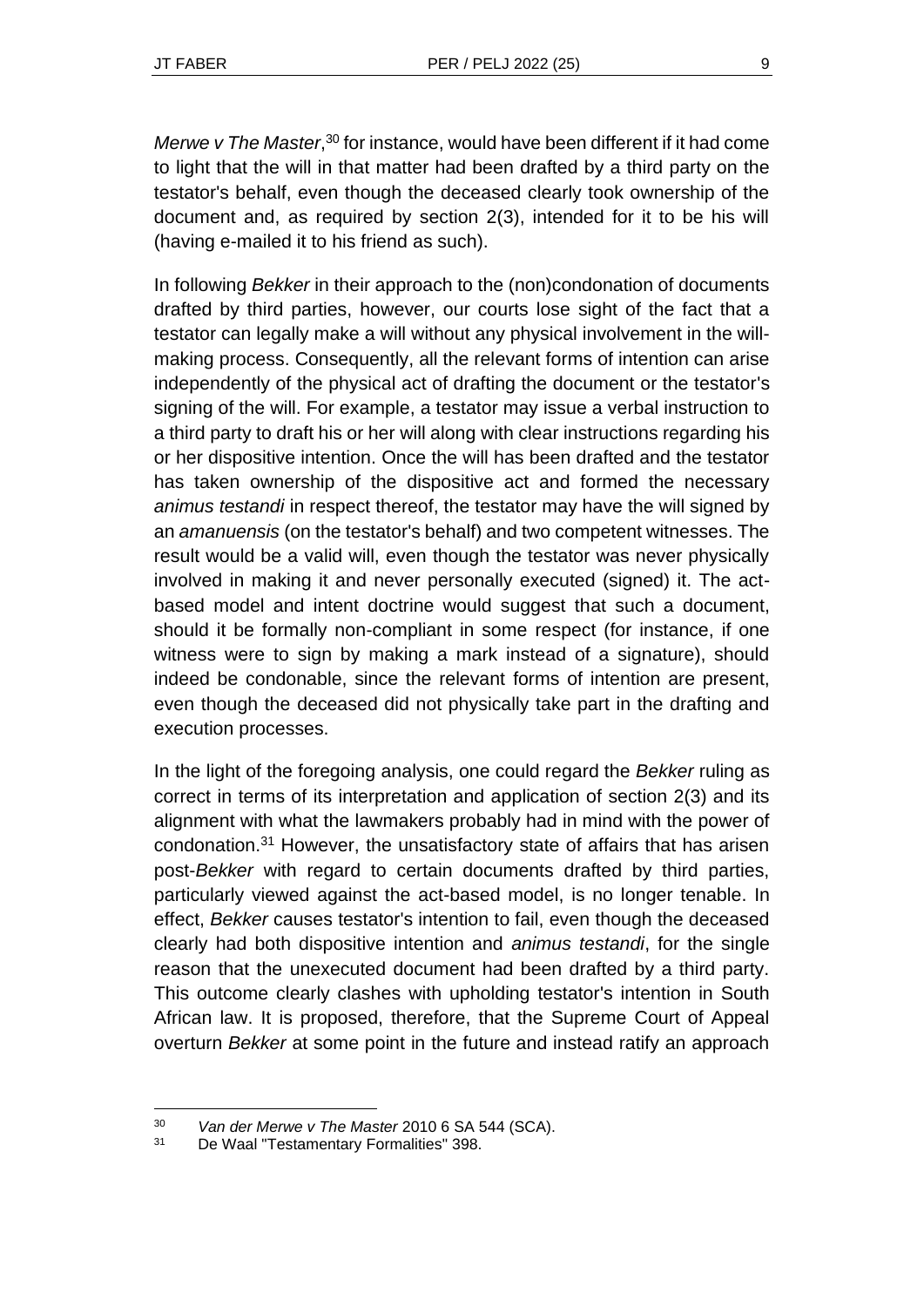similar to that in *Back v The Master of the Supreme Court*. <sup>32</sup> In *Back*, Van Zyl J correctly stated: 33

Another reality is that many would-be testators give full instructions as to their final wishes to their attorneys or bankers and the attorneys or bankers have draft wills prepared in accordance with such instructions. If a draft will is subsequently perused and approved in every detail by a testator, he then ... associates himself with and adopts it as his own. On a flexible interpretation of s 2(3), it may be regarded as having been drafted by him personally. As long as it is incontrovertible that the testator intended the draft will to be his will, it should be totally irrelevant whether he personally or physically drafted it.

In addition, it is suggested that the entire judgment in *Back* be viewed from the perspective of the act-based model: not in the way of a flexible interpretation of section 2(3), but by shifting the focus to the fact that the unexecuted document drafted by a third party still contains the act of testation, even though the testator was neither involved in drafting it, nor was it executed. The act of testation marks the presence of the testator's dispositive intention and *animus testandi*, and, as argued earlier,<sup>34</sup> a document embodying these forms of intention should be condonable. Alternatively, the *Wills Act* may need to be amended to turn the current narrow and formalistic application of section 2(3) into an intention-oriented application. Section 2(3) may be redrafted to stress the act of testation, as the carrier of both dispositive intention and *animus testandi*, in accordance with the suggested act-based model. Such an amended provision would also be in line with statutes governing testamentary condonation in other jurisdictions.<sup>35</sup>

## **3 Scenario 2: The rectification of cross-signed mirror wills**

### *3.1 The rectification issue in South African law*

Rectification, or the correction of an error in a will, is required when the testator's expression of intention is incorrectly or inadequately captured in the will. Therefore, rectification comes into play when the will is not an

<sup>32</sup> *Back v The Master of the Supreme Court* 1996 2 All SA 161 (CC).

<sup>33</sup> *Back v The Master of the Supreme Court* 1996 2 All SA 161 (CC) 174A-C.

 $34$  See para 2.2.1 above.

See for example Du Toit 2020 *OUCLJ* 139 who, in analysing the testamentary condonation dispensations in the Canadian provinces of Manitoba and British Columbia, points out that neither of these jurisdictions' relevant laws contain any drafting or execution requirement such as that in s 2(3) of the *Wills Act*. The statutory provisions in these two Canadian jurisdictions merely require the "testamentary intentions of a deceased" as the key requirement for the condonation of formally non-compliant wills or informal documents.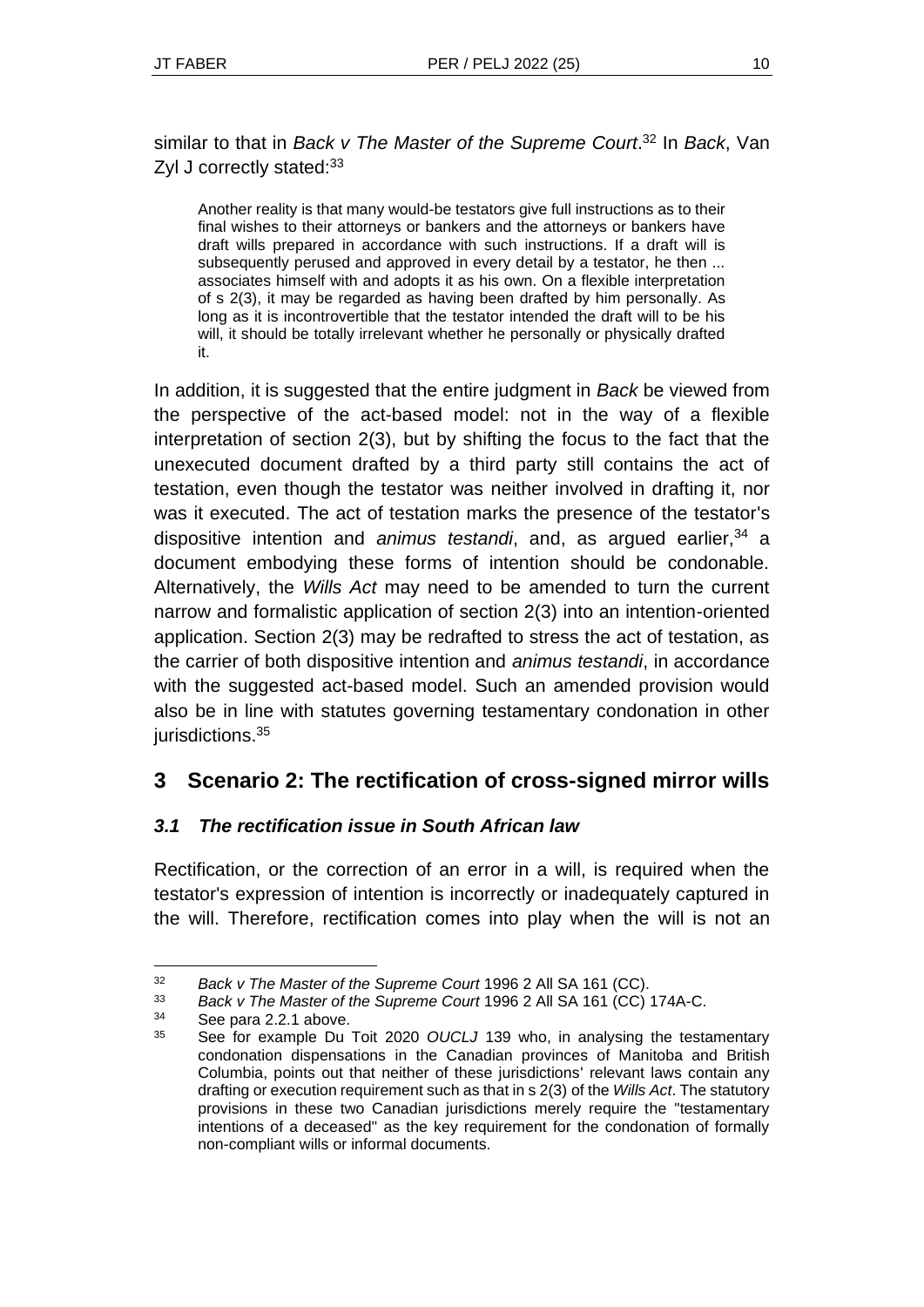accurate expression of the testator's true wishes.<sup>36</sup> In this regard, Corbett *et*   $a^{37}$  have stated that "[b]efore a court will rectify a will, it will require proof ... that the alleged discrepancy between intention and expression was due to a mistake". Therefore, the mistake or error results in a variation between the testator's true intention on the one hand, and the intention as expressed in the will on the other. A court may correct the error that has given rise to the discrepancy by applying rectification to give effect to the testator's true intention.<sup>38</sup>

In *Henriques v Giles* the Supreme Court of Appeal ruled that so-called "cross-signed mirror wills", <sup>39</sup> where parties have signed each other's drafted wills in error, could indeed be rectified.<sup>40</sup> Yet the way in which instances of cross-signed wills should be dealt with is fairly contentious. In Australian law, for instance, the power of condonation or "dispensing power" is used for this purpose. In *In the Estate of Hennekam (dec'd)*<sup>41</sup> the Supreme Court of South Australia concluded that rectification was not the appropriate solution to the problem and labelled it an "artificial remedy".<sup>42</sup> In English law, on the other hand, rectification is indeed applied to cross-signed wills. English law does not currently contain a power of condonation, and until fairly recently cross-signed wills were simply regarded as invalid for lack of compliance with the formality requirements of the *Wills Act*. <sup>43</sup> However, the English Supreme Court<sup>44</sup> ruled that such wills could indeed be rectified in

<sup>36</sup> *Henriques v Giles* 2010 6 SA 51 (SCA) para 16.

<sup>37</sup> Corbett, Hofmeyr and Kahn *Law of Succession* 497.

<sup>38</sup> Du Toit 2008 *Obiter* 330. Say for instance the testator's true wish (intention) is for A and B to be her heirs, but the will erroneously indicates only A as her heir, or nominates A, B and C as heirs. In the former instance the will would be rectified by inserting B, and in the latter by removing C. See *Henriques v Giles* 2010 6 SA 51 (SCA) para 15.

<sup>39</sup> Du Toit 2014 *APLJ* 64.

<sup>40</sup> *Henriques v Giles* 2010 6 SA 51 (SCA) para 24.

<sup>41</sup> *In the Estate of Hennekam (dec'd)* 2009 104 SASR 289.

 $42$  The court found that it was not appropriate to utilise rectification in the "mirror wills" cases, because rectification is used to "enable the court to correct a document which does not accurately reflect the testator's intentions. It is generally concerned with rectifying mistakes as to the meaning or the contents of the will." This is in contrast to the courts' dispensing power, which is concerned with remedying documents that do not comply with the formality requirements. The court concludes: "In my view, to delete the portions of the will of the deceased's wife which the deceased actually signed, so that the document complies with the known intentions of the deceased, is of greater artificiality than to admit to probate the actual will of the deceased, despite its lack of appropriate execution." (*In the Estate of Hennekam (dec'd)* 2009 104 SASR 289 paras 36-37).

<sup>43</sup> Kerridge *Parry and Kerridge: Law of Succession* 56, 82-83, 263.

<sup>44</sup> *Marley v Rawlings* 2015 AC 129.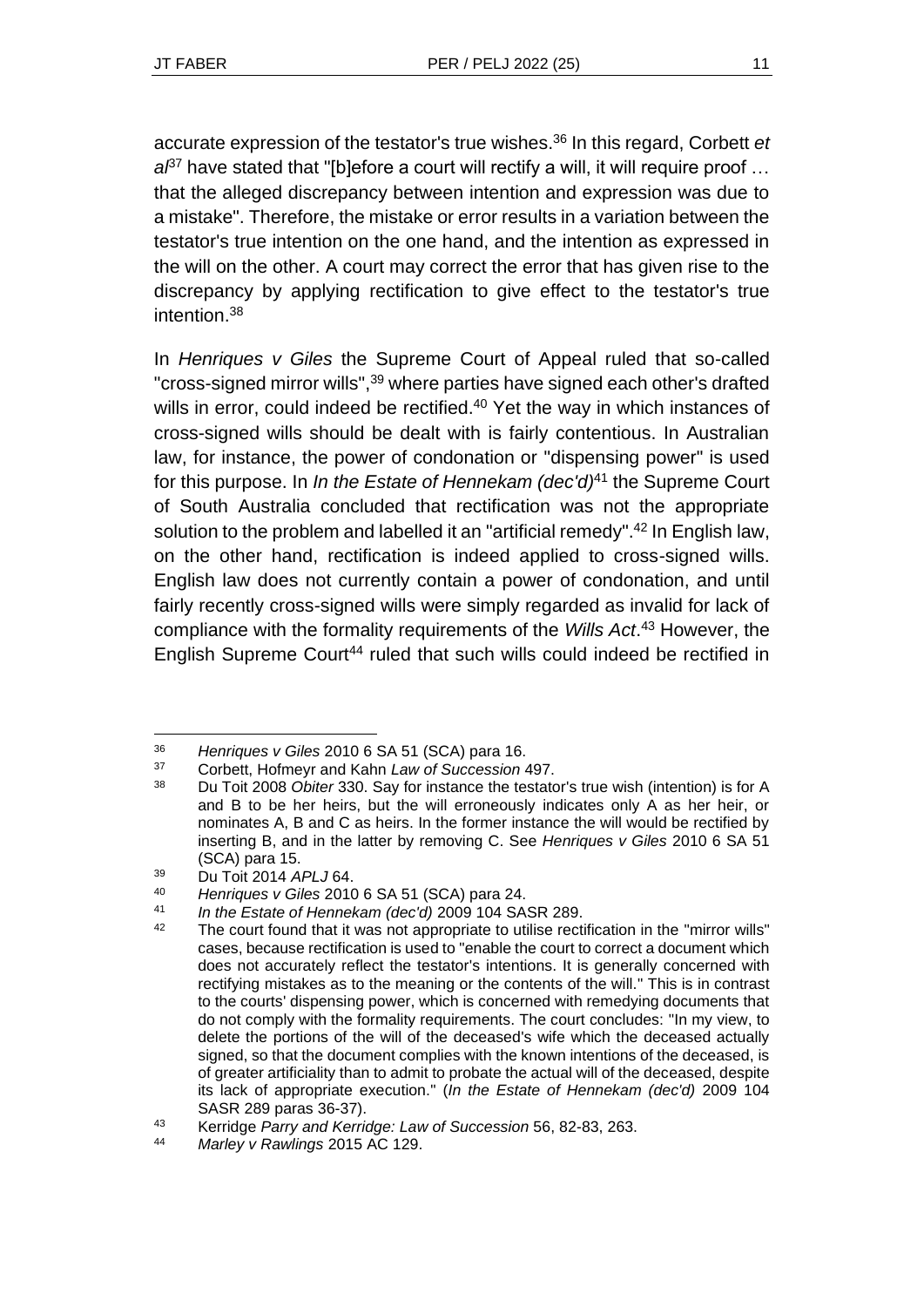terms of a broad interpretation of section 20 of the *Administration of Justice*  Act<sup>45</sup> in respect of a "clerical error".<sup>46</sup>

In South African law rectification is applied perforce to cross-signed wills drafted by third parties because, as illustrated above, $47$  condonation of such wills is no longer an option since the Supreme Court of Appeal's judgment in *Bekker*. <sup>48</sup> This is also why in *Henriques v Giles*<sup>49</sup> the court *a quo* stated that "[u]nfortunately the applicants in this matter could not rely on the remedial provision of section  $2(3)$ ".<sup>50</sup> In the latter case a man and a woman signed each other's wills in error, having issued instructions to a third party to draft their respective wills, and each having read and approved their drafted will. <sup>51</sup> The court rightly ruled that the error that had crept in was the "erroneous 'cross-signing' of the wills" (in other words, that the wills were formally non-compliant), but then proceeded to question whether the signed will could be rectified.<sup>52</sup> Some commentators regard the court's reasoning in this regard as problematic and confusing. Viewed objectively the erroneous execution process in *Henriques* yielded two invalid wills: the relevant testator did not sign the relevant will as required by section 2(1)(a) of the *Wills Act*. From the testator's perspective, therefore, he executed the wrong document or, put differently, he did not execute his will. Yet the Supreme Court of Appeal continued to rectify the erroneously executed document to include the content of the testator's will. Granted, the court's *modus operandi* in this regard was made somewhat easier by the fact that the two wills at stake in *Henriques* were largely similar in content (in the sense that they contained virtually the same stipulations) and that rectification was therefore used to correct the few discrepancies between the two wills so that the will signed by the testator indeed represented a full

<sup>45</sup> *Administration of Justice Act*, 1982.

<sup>46</sup> Kerridge *Parry and Kerridge: Law of Succession* 263; Martyn *et al Theobald on Wills*  335. As early as in 1875, in the case of *In the Goods of Hunt* 1875 LR 3 P & D 250, the English courts had to rule on a case where a woman prepared two almost identical wills for herself and her sister but unfortunately executed the will that she drew up for her sister by mistake. The court refused to accept the will, because the woman did not have the required knowledge and approval regarding the document that she had executed. The court held: "[T]he lady signed as her will something which in fact was not her will" and later "if she had known of the contents she would not have signed it" (*In the Goods of Hunt* 1875 LR 3 P & D 250 252). Kerridge *Parry and Kerridge: Law of Succession* 82-83 points out that this is a typical case that can now be rectified in view of the Supreme Court's ruling in *Marley v Rawlings* 2015 AC 129.

<sup>47</sup> See para 2.2.2 above.

<sup>48</sup> *Bekker v Naude* 2003 5 SA 173 (SCA).

<sup>49</sup> *Henriques v Giles* 2010 6 SA 51 (SCA) paras 20-21.

<sup>50</sup> *Giles v Henriques* 2008 4 SA 558 (CC) para 40. It seems that condonation would definitely have been possible had the parties drafted the wills themselves.

<sup>51</sup> *Henriques v Giles* 2010 6 SA 51 (SCA) paras 1-3.

<sup>52</sup> *Henriques v Giles* 2010 6 SA 51 (SCA) para 21.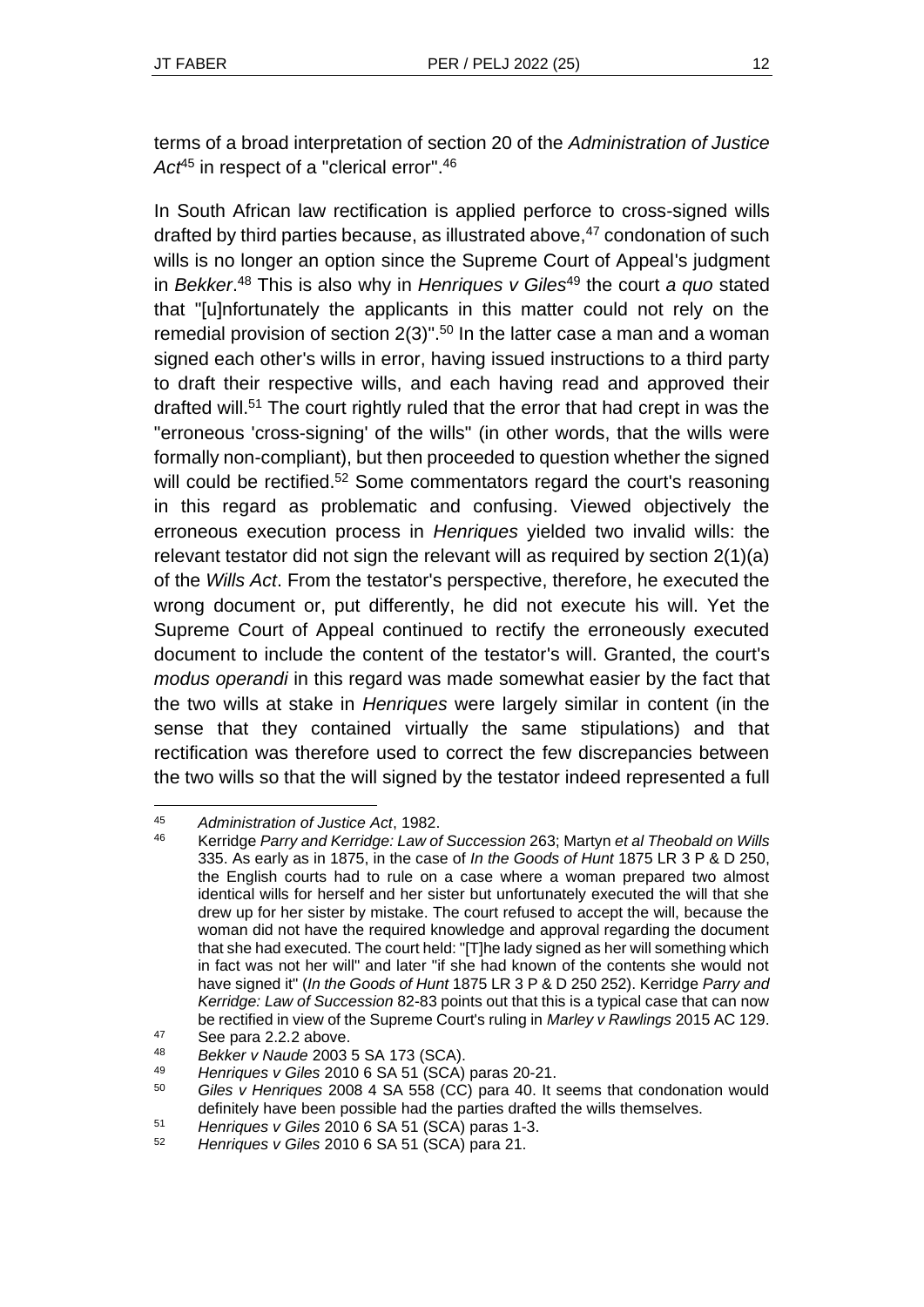and accurate reflection of his wishes. Nevertheless, both Jamneck and Jacobs regard the court's approach in *Henriques* as dubious.<sup>53</sup> Their critique relates principally to the question whether rectification is possible at all if the document that needs to be rectified is not a valid will (for not complying with the formality requirements), and whether rectification is the appropriate remedy in general when a mistake manifests itself in the erroneous signing of the document. Jacobs states that rectification should be used to remedy "an error in the document itself, brought about by erroneous formulation or scribing". He reiterates that rectification "relates to the very substance [content] of the document and not the form or formalities in respect of its execution". 54

### *3.2 The act-based model as a potential solution to rectification uncertainty*

It appears that whether one regards a ruling such as that in *Henriques* as correct or incorrect depends largely on exactly how a will is conceptualised, as well as the connection between a will and the statutory formality requirements. Here too it is suggested that the act-based model and intent doctrine provide the basis for resolving this issue in South African law. It is submitted that, when dealing with cross-signed wills (including those drafted by a third party), the focus should always be on the content of the document or, put differently, on the act of testation embodied in the document. After all, a document is typified as a will because of its content. The execution of a will in accordance with the prescripts of the *Wills Act* is a formality that does not in itself turn a document into a will: the document's status is determined by its testamentary content.<sup>55</sup> Therefore, if the content of the document does not embody the act of testation  $-$  as a legal act  $-$  the document would not qualify as a will, irrespective of compliance with the statutory formality requirements.<sup>56</sup> For this reason Sonnekus<sup>57</sup> correctly states that on their own the formality requirements of the *Wills Act* have no right of existence whatsoever, but merely serve to establish the testator's last wishes following his/her death with a high degree of certainty. Wiechers<sup>58</sup> too confirms that the witnesses'  $acts - in respect of compliance$ 

<sup>53</sup> Jamneck 2009 *THRHR* 506; Jacobs 2011 *De Rebus* 34.

<sup>54</sup> Jacobs 2011 *De Rebus* 36.

<sup>55</sup> See Faber 2021a *TSAR* 504; Faber 2021b *TSAR* 740.

<sup>56</sup> In *Marais v The Master* 1984 4 SA 288 (D) 291G, the court clearly stated that a validly executed document without a testamentary bequest – and therefore without an act of testation – does not qualify as a will. Also see De Waal and Schoeman-Malan *Law of Succession* 96.

<sup>57</sup> Sonnekus 1990 *TSAR* 120.

<sup>58</sup> Wiechers *Testamente* 26.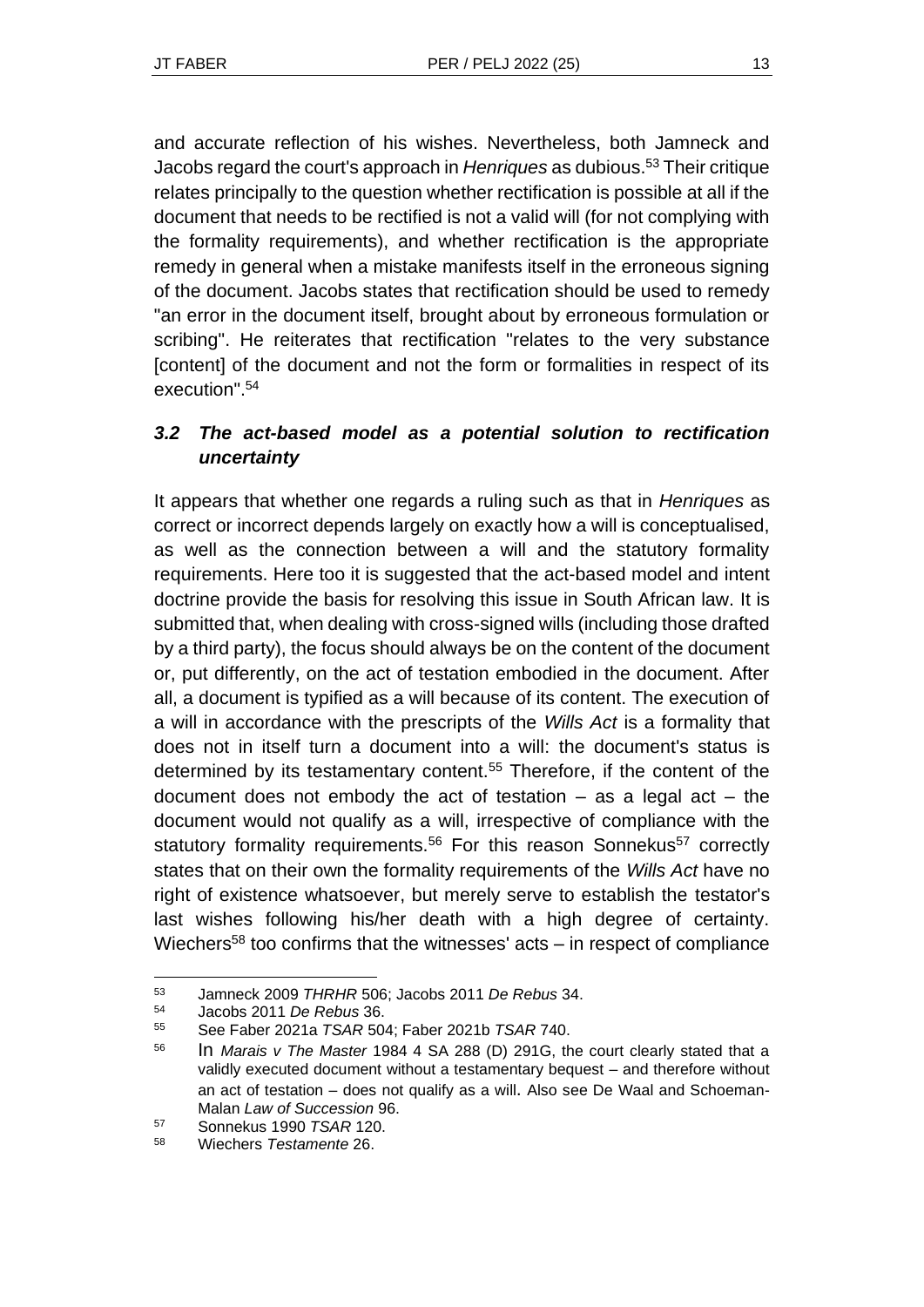with the formality requirements – do not contribute to the testator's legal act as such, but simply to the formal validity thereof.

This then highlights that, when dealing with cross-signed wills, the testator's dispositive intention and *animus testandi* do not pertain to the particular erroneously executed document as such but rather to the content of the checked and approved (and, therefore, adopted) document, which was ultimately wrongly executed. In this regard it is imperative to distinguish between, on the one hand a case where a document was executed after its content was approved and adopted and in respect of which the necessary *animus testandi* was indeed formed, and on the other a document that was executed without having been adopted, and in respect of which the required *animus testandi* was never formed. The effect of the forming of *animus testandi* in the former case is that it transforms the dispositive act into an act of testation, which affords the document embodying this act the status of a will, which in turn gains legality once executed. In the case of a cross-signed will, the testator's will – being the document that embodies the act of testation and in respect of which the necessary *animus testandi* was formed – was not executed in a legally valid manner, as the testator did not sign the document in terms of section 2(1)(a) of the *Wills Act*.

Clearly, therefore, in the light of the explanation above, rectification in the traditional, narrow sense – as the remedy to correct an error in a testator's will – is vastly different from its application to cross-signed wills, namely to replace the content of a document that was incorrectly executed as a will, for it to be turned into a particular testator's will. Rectification in the traditional, narrow sense deals with an actual will that already embodies the testator's act of testation and was validly executed. It merely involves an error in respect of the act of testation stipulated in the will, which error is corrected through rectification.<sup>59</sup> In the event of cross-signed wills, however,

<sup>&</sup>lt;sup>59</sup> Although not expressly stated, it does seem as if the courts rectify wills where the *act of testation* is flawed. The error in the will in respect of the disposition of assets and the testator's *animus testandi* are closely linked. See for instance *Aubrey-Smith v Hofmeyr* 1973 1 SA 655 (C) 659E-H, where the court said: "There would have been no *animus testandi* in respect of the words or clauses inserted in error." Even more importantly, see *Botha v The Master* 1976 3 SA 597 (EC) 603A-C, where the court, with reference to *Aubrey-Smith,* rightly not only links the intention to the words in general, but specifically to words in relation to the "bequest" and "disposition recorded in the will". Also see De Waal and Schoeman-Malan *Law of Succession* 233. This position is different from an error in a will with regard to the act of revocation, for instance. In *Ex Parte Lutchman* 1951 1 SA 125 (T), a revocation clause (as act of revocation) was erroneously included in a will. The court chose not to deal with the matter by way of the rectification of wills, as rectification is aimed at deleting a section from the will that was inserted without the necessary *animus testandi.* In this case, the revocation clause that had been inserted without the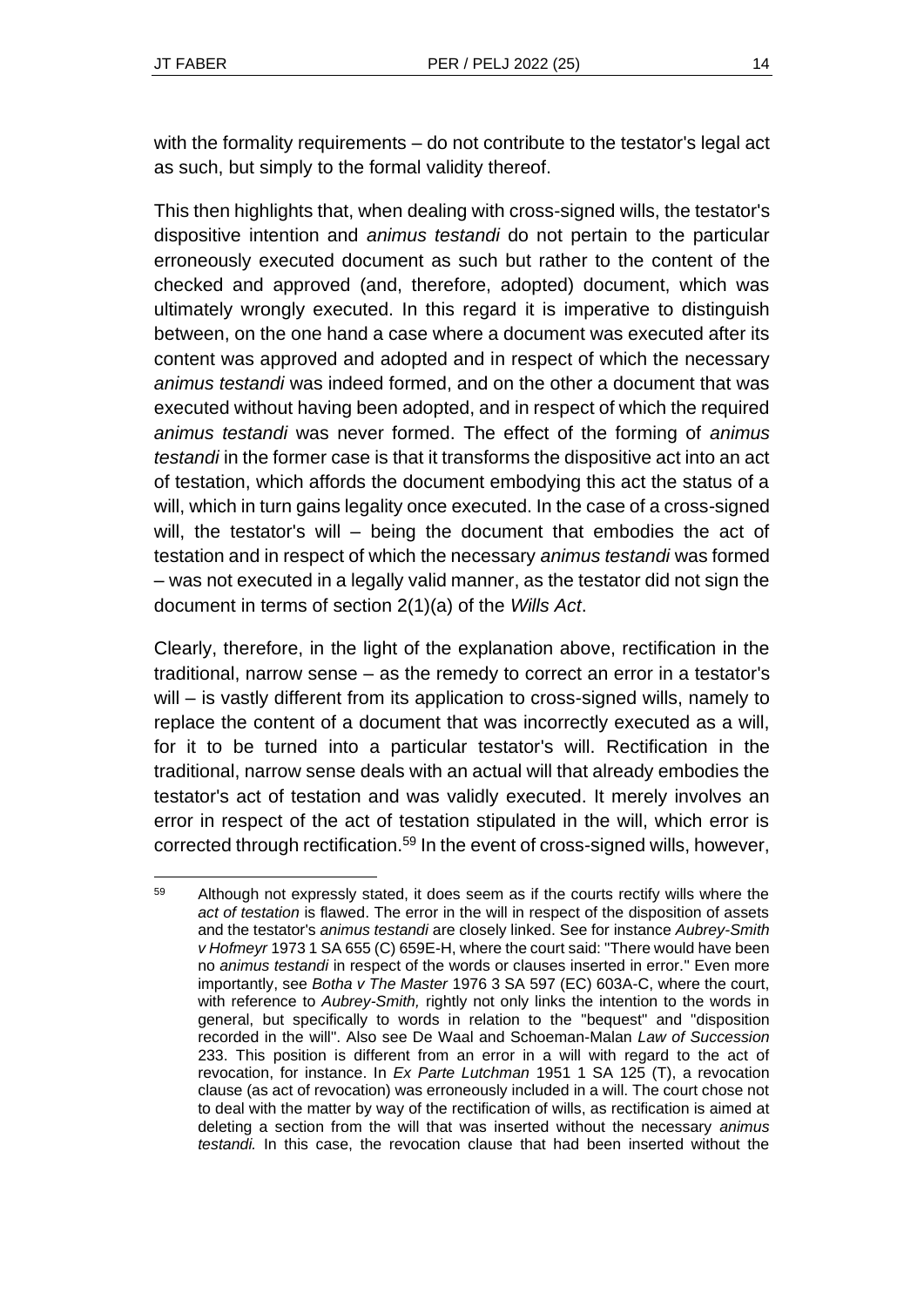rectification is applied to cause a document that was erroneously executed as the testator's will to become such a testator's will. The latter approach loses sight of the fact that the executed document does not represent the testator's will, for the simple reason that it does not embody the testator's act of testation. In my view this holds true even for cross-signed wills that are largely similar in content, as was the case in *Henriques*. 60

The act-based model draws a distinction between the acts included in the content of a will, particularly the act of testation as a legal act, and the execution acts in compliance with the statutory formality requirements. Nevertheless, the act-based model does acknowledge the undeniable nexus between the act of testation as articulated in a will on the one hand, and compliance with the formality requirements by execution of a will on the other. Just as a testator who is not physically present to execute his/her will would not be able to execute a blank page as a "symbolic" gesture, having listened to and approved the will telephonically or via Skype, the effect of cross-signed wills is that the testator did not personally execute his/her will. Therefore, testator's intention and the act of testation on the one hand, and compliance with the formality requirements on the other, are technically not linked. For this reason, in accordance with the intent doctrine condonation is the appropriate remedy to excuse the formal non-compliance in respect of the execution of the will as the carrier of the act of testation; not rectification, which is used to correct a flawed act of testation where the expression of intention is an inaccurate reflection of the testator's wishes.

It is nevertheless acknowledged that the court's hands were tied in *Henriques* insofar as it could not invoke the *Wills* Act's condonation provision to preserve the testator's intention. It is moreover acknowledged that, insofar as rectification concerns the correction of errors in the substance or content of a testamentary document and, moreover, the actbased model's overall focus on the preservation of testator's intention, the court's reliance on rectification in *Henriques* attained an entirely supportable outcome, even if the *Henriques* decision may well be situated on rectification's outer limits. It nevertheless bears repetition that, for the

required *animus revocandi* was simply declared invalid. Also see De Waal and Schoeman-Malan *Law of Succession* 92, 96, 244

<sup>&</sup>lt;sup>60</sup> In the context of the act-based model, the fact that the documents in question are either very similar or completely different in content would seem to be legally irrelevant. The reason is that, although the documents are almost exactly the same, they are undoubtedly distinguishable insofar as whose act of testation is embodied in each of them concerned. Only the document that contains the dispositive intention of the testator, coupled with his/her *animus testandi* – and therefore his/her act of testation – renders that specific document the will of that specific testator.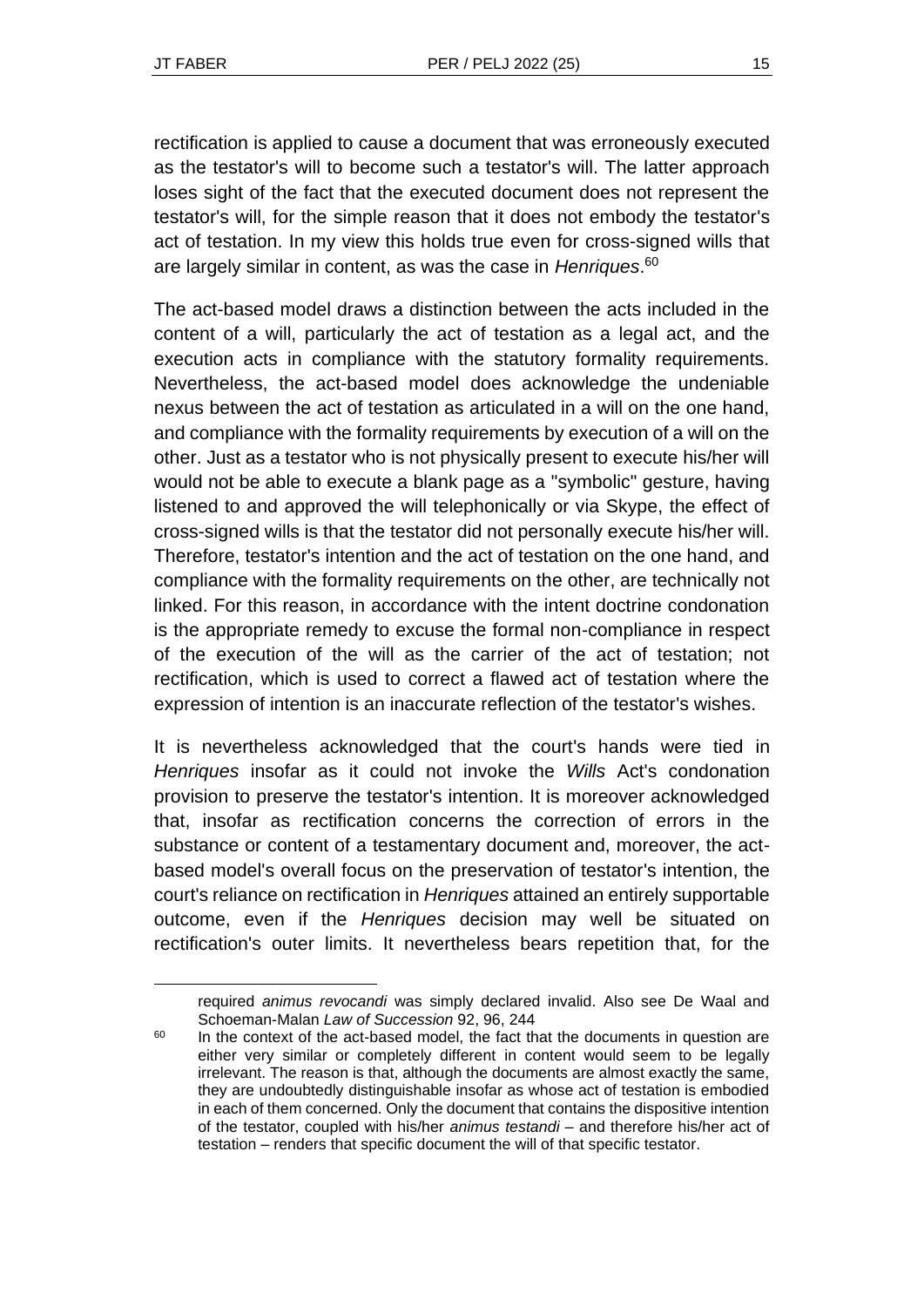reasons mentioned above, condonation is legally speaking a far more elegant and indeed palatable way of dealing with cross-signed mirror wills. This view also presents yet another reason why the "drafted or executed" requirement of section 2(3) of the *Wills Act* – the requirement that stood in the way of condonation in *Henriques* – is problematic, and why the lawmakers should strongly consider removing or amending this requirement to allow for the condonation of wills drafted by third parties. Such removal or amendment would open the door to the condonation of cross-signed wills, thereby dealing with the matter appropriately in accordance with the specific tenets of the act-based model, and obviate the need for unnecessarily pushing the boundaries of rectification in these instances.

# **4 Conclusion**

This contribution clearly shows that, in terms of the act of testation as embodied in a will, a processual view premised on an act-based model (as opposed to the traditional requirements model) presents the appropriate methodology to address and resolve issues pertaining to testator's intention in South African law of succession.

As far as section 2(3) of the *Wills Act* is concerned, the proposed act-based model requires the focus to be on the act of testation – and specifically on the dispositive intention and *animus testandi* underlying the act of testation. Due to the absence of an act-based model in South African law, the courts are currently left speculating on or guessing as to the testator's intention, which is not always clearly identified, defined or contextualised. The inevitable consequence is that the courts in certain instances overemphasise other aspects, such as the form of the document, in an attempt to find the evasive intention for the purposes of section 2(3). In addition, an act-based model could serve as a departure point for changing the legal position established in *Bekker v Naude*, ensuring that the decision to condone (or not to condone) does not rely on who drafted the document, but on whether the document embodies the deceased's intention. The focus should be on the act of testation, and if found to be present (no matter in which shape or form or by whom it was drafted), the document embodying the act of testation should be condoned.

Regarding rectification, the act-based model highlights the important distinction between content and formality – the act of testation as opposed to compliance with the statutory formality requirements through the execution of a will. Rectification is appropriate where an error has caused a discrepancy between the testator's true intention and the intention as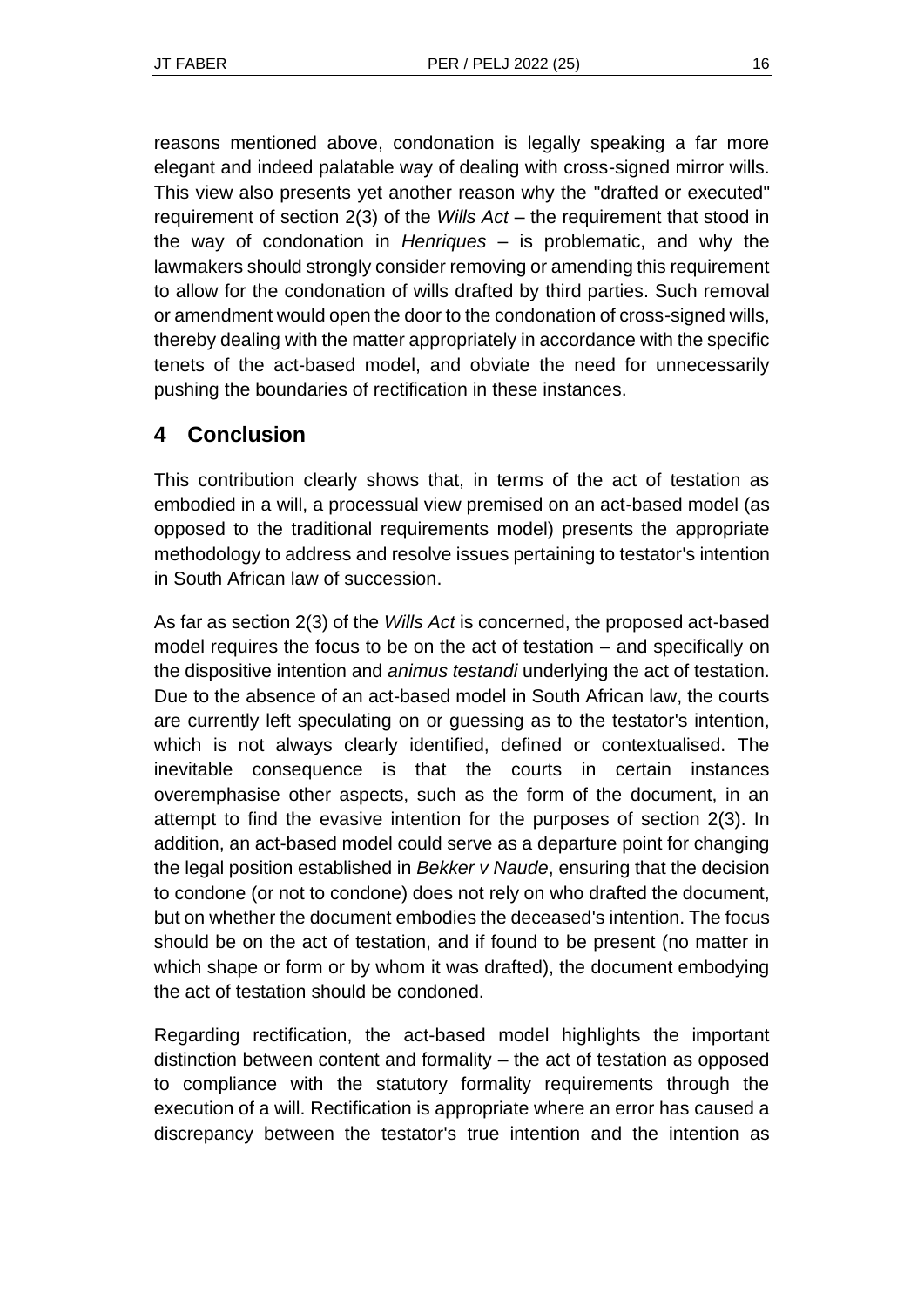expressed in the act of testation embodied in the will. Rectification seems less appropriate when dealing with cross-signed wills, which do not involve a discrepancy between the testator's intention and the act of testation on account of an error but instead are the result of a flawed execution process in respect of the wills concerned. Condonation appears to be much better suited for correcting the formal non-compliance of cross-signed wills – a claim that is fully supported by the act-based model.

In conclusion, it is proposed that an approach to testator's intention that is based on the act of testation, and which clearly distinguishes such an act from the other acts in the will-making process (particularly the acts of execution), would ensure that testator's intention is done justice in South African law of succession. For this reason, the processual view of a will as the product of a will-making process, the proposed act-based model as well as the introduction of an intent doctrine in South African law of succession are all strongly supported.

## **Bibliography**

### **Literature**

Corbett, Hofmeyr and Kahn *Law of Succession* Corbett MM, Hofmeyr G and Kahn E *The Law of Succession in South Africa* 2<sup>nd</sup> ed (Juta Cape Town 2001)

De Waal "Testamentary Formalities"

De Waal MJ "Testamentary Formalities in South Africa" in Reid KGC, De Waal MJ and Zimmermann R (eds) *Comparative Succession Law: Testamentary Formalities* (Oxford University Press Oxford 2011) 381-403

De Waal 2016 *Annu Surv SA L* De Waal MJ "The Law of Succession (Including Administration of Estates) and Trusts" 2016 *Annu Surv SA L* 959-975

De Waal and Schoeman-Malan *Law of Succession* De Waal MJ and Schoeman-Malan MC Law of Succession 5<sup>th</sup> ed (Juta Cape Town 2015)

Du Toit 2008 *Obiter* Du Toit F "Rektifikasie (en Kondonasie?) van Verkeerdelik-Ondertekende Testamente" 2008 *Obiter* 329-338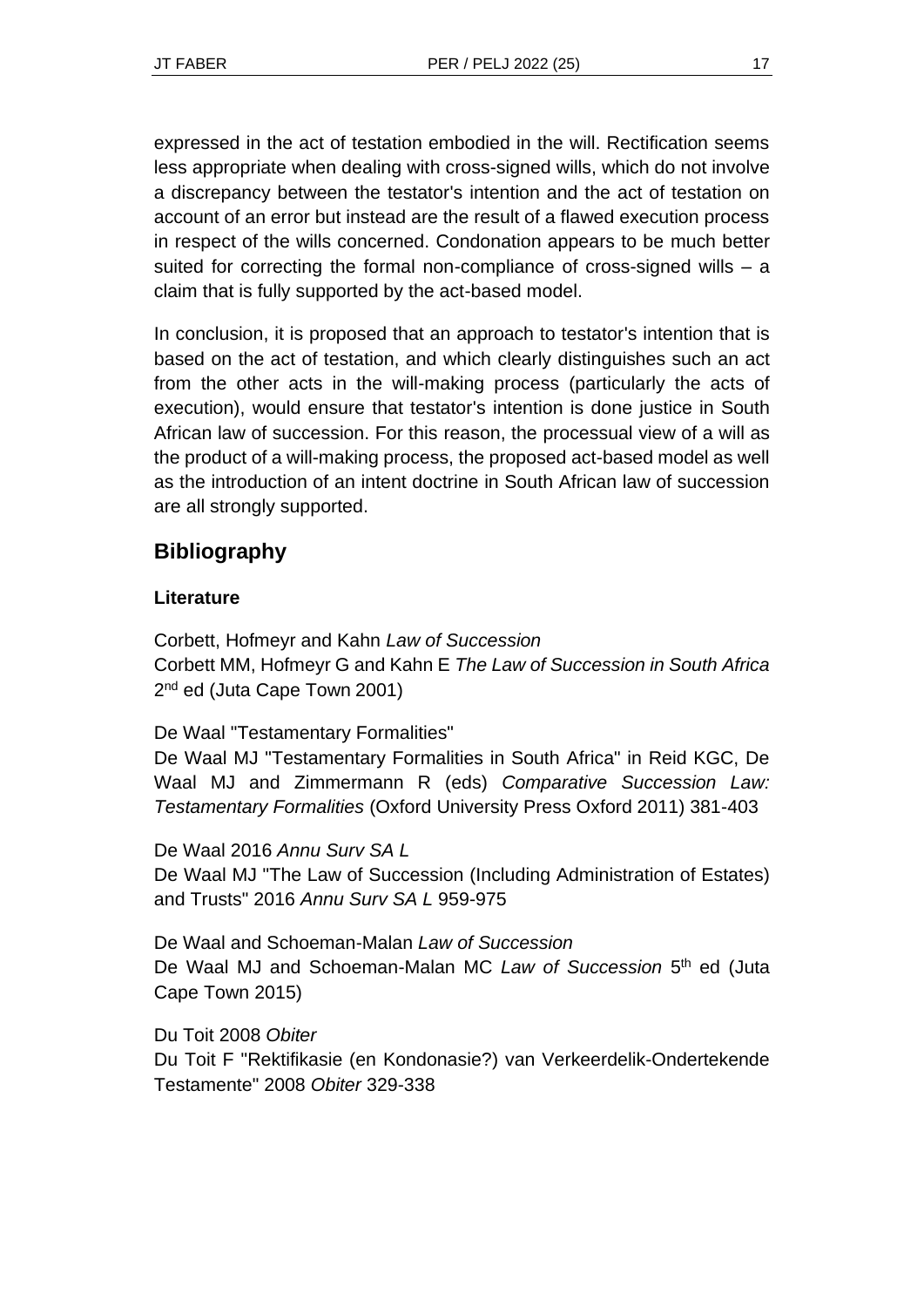#### Du Toit 2010 *De Jure*

Du Toit F "Is Rektifikasie van 'n Dokument Gekondoneer Ingevolge Artikel 2(3) van die Wet op Testamente Moontlik?" 2010 *De Jure* 149-157

#### Du Toit 2014 *APLJ*

Du Toit F "Testamentary Rescue: An Analysis of the Intention Requirement in Australia and South Africa" 2014 *APLJ* 56-82

### Du Toit 2020 *OUCLJ*

Du Toit F "Remedying Formal Irregularities in Wills: A Comparative Analysis of Testamentary Rescue in Canada and South Africa" 2020 *OUCLJ* 139- 162

#### Faber 2021a *TSAR*

Faber JT "A Conceptual View of the Act of Testation to Elucidate a Testator's Intention in the South African Law of Succession: A Proposed 'Act-Based Model' as Opposed to the Traditional 'Requirements Model' (Part 1)" 2021 *TSAR* 504-520

### Faber 2021b *TSAR*

Faber JT "A Conceptual View of the Act of Testation to Elucidate a Testator's Intention in the South African Law of Succession: A Proposed 'Act-Based Model' as Opposed to the Traditional 'Requirements Model' (Part 2)" 2021 *TSAR* 740-753

#### Faber and Rabie 2004 *TRW*

Faber JT and Rabie PJ "Die Behoefte aan 'n Wyer Artikel 2(3) van die *Wet op Testamente* 7 van 1953 (Soos Gewysig): 'n Kritiese Beskouing" 2004 *TRW* 198-203

Jacobs 2011 *De Rebus* Jacobs J "Cross-Signed Wills" 2011 *De Rebus* 34-37

Jamneck *et al Law of Succession* Jamneck J et al The Law of Succession in South Africa 3<sup>rd</sup> ed (Oxford University Press Cape Town 2017)

### Jamneck 2008 *THRHR*

Jamneck J "Testeerbevoegdheid, *Animus Testandi*, Testeervryheid, Bedoeling en die 'Bedoeling' Ingevolge Artikel 2(3) van die Wet op Testamente (1)" 2008 *THRHR* 603-612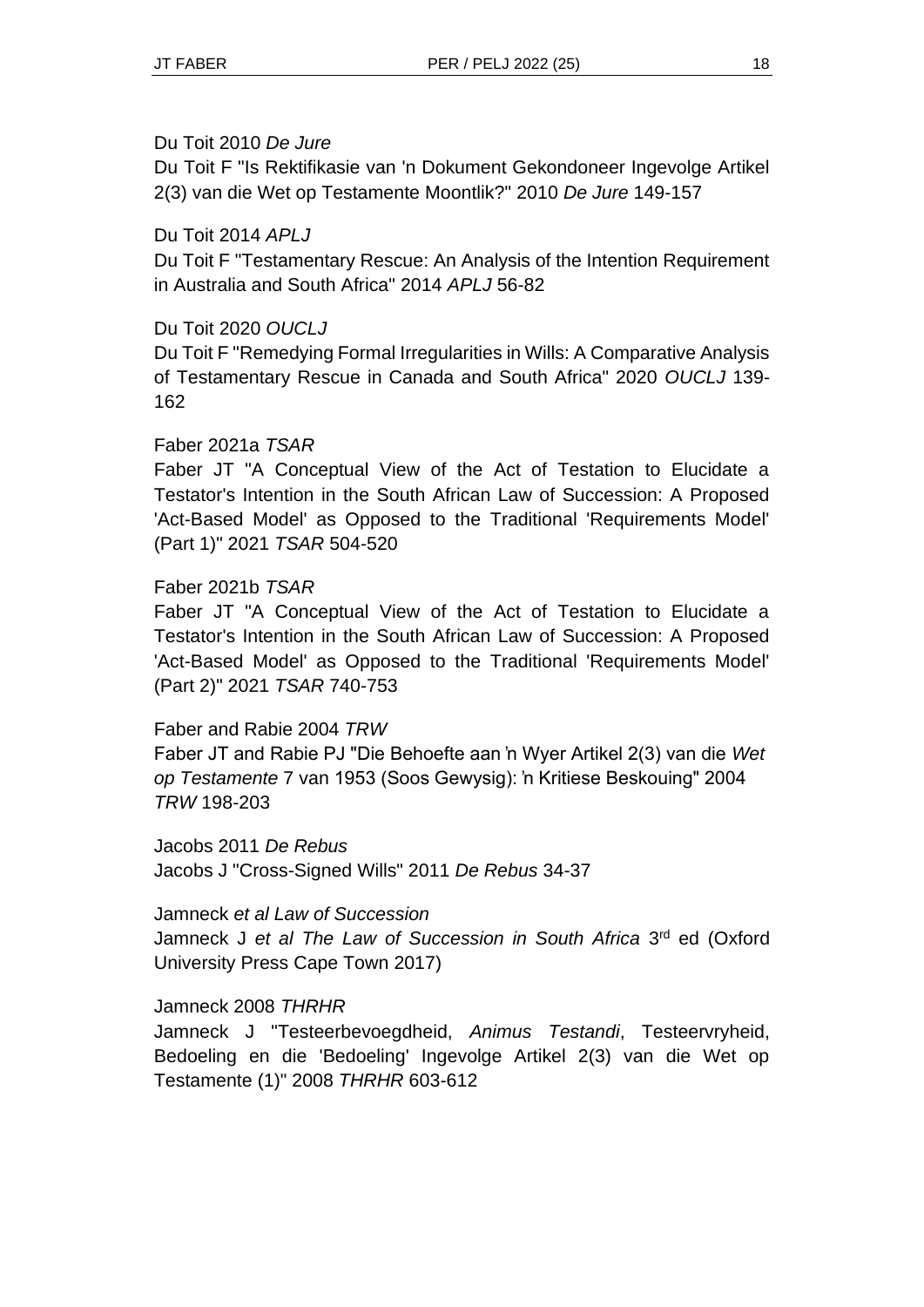Jamneck 2009 *THRHR*

Jamneck J "Die Anomalie Veroorsaak deur die Uitleg van Artikel 2(3) van die Wet op Testamente in *Bekker v Naude* 2003 5 SA 173 (HHA): *Giles v Henriques* 2008 4 SA 558 (K)" 2009 *THRHR* 502-507

Kerridge *Parry and Kerridge: Law of Succession* Kerridge R *Parry and Kerridge: The Law of Succession* 13th ed (Sweet & Maxwell London 2016)

Martyn *et al Theobald on Wills* Martyn JGR et al Theobald on Wills 8<sup>th</sup> ed (Thomson Reuters London 1927)

Schoeman-Malan *et al* 2014 *Acta Juridica* Schoeman-Malan *et al* "Section 2(3) of the Wills Act 7 of 1953: A Retrospective and Critical Appraisal of Some Unresolved Issues" 2014 *Acta Juridica* 78-103

Sonnekus 1990 *TSAR* Sonnekus JC "Videotestamente Naas Skriftelike Testamente" 1990 *TSAR* 114-133

Wiechers *Testamente* Wiechers NJ *Testamente: 'n Kortbegrip* (Juta Cape Town 1988)

Wood-Bodley 2011 *SALJ* Wood-Bodley MC "Suicide Notes, Wills, Testamentary Capacity, and s 2(3) of the Wills Act 7 of 1953: *Smith v Parsons NO*; *Henriques v Giles NO*" 2011 *SALJ* 612-620

### **Case law**

*Aubrey-Smith v Hofmeyr* 1973 1 SA 655 (C)

*Back v The Master of the Supreme Court* 1996 2 All SA 161 (CC)

*Bekker v Naude* 2003 5 SA 173 (SCA)

*Botha v The Master* 1976 3 SA 597 (EC)

*Dryden v Harrison* (WCC) (unreported) case number 11912/17 of 20 May 2019

*Ex parte Estate Davies* 1957 3 SA 471 (N)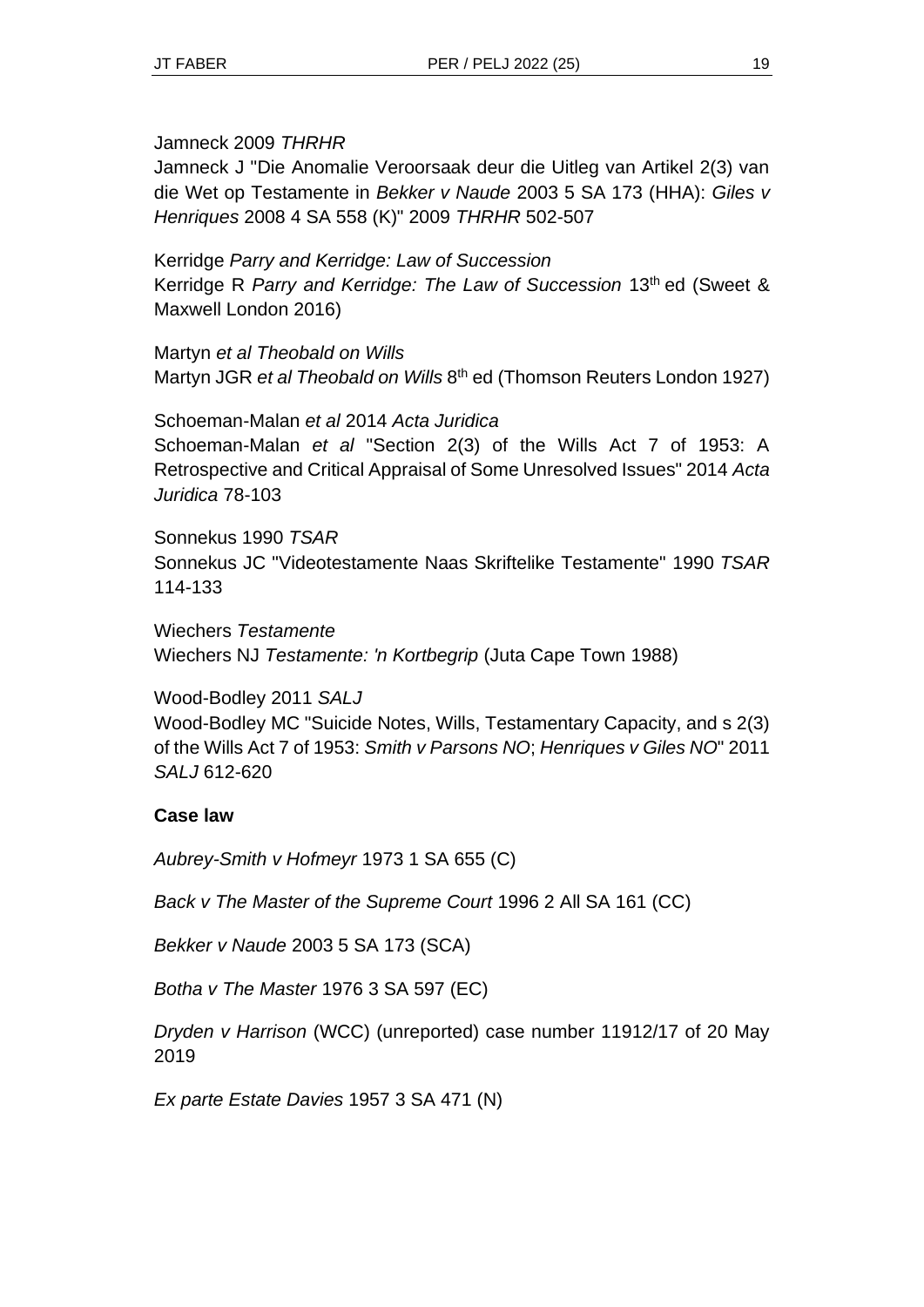- *Ex Parte Lutchman* 1951 1 SA 125 (T)
- *Ex parte Maurice* 1995 2 SA 713 (CC)

*Ex parte Williams: In re Williams's Estate* 2000 4 SA 168 (T)

*Giles v Henriques* 2008 4 SA 558 (CC)

*Henriques v Giles* 2010 6 SA 51 (SCA)

*In the Estate of Hennekam (dec'd)* 2009 104 SASR 289

*In the Goods of Hunt* 1875 LR 3 P & D 250

*Marais v The Master* 1984 4 SA 288 (D)

*Marley v Rawlings* 2015 AC 129

*Oosthuizen v Die Weesheer* 1974 2 SA 434 (O)

*Osman v Nana* (37220/2018) [2019] ZAGPJHC 161 (3 May 2019)

*Osman v Nana* 2021 JOL 50242 (GJ)

*Smith v Parsons* 2010 4 SA 378 (SCA)

*Taylor v Taylor* 2012 3 SA 219 (ECP)

*Van der Merwe v The Master* 2010 6 SA 544 (SCA)

*Van Wetten v Bosch* 2004 1 SA 348 (SCA)

*Webster v The Master* 1996 1 SA 34 (D)

#### **Legislation**

*Administration of Justice Act,* 1982

*Wills Act* 7 of 1953